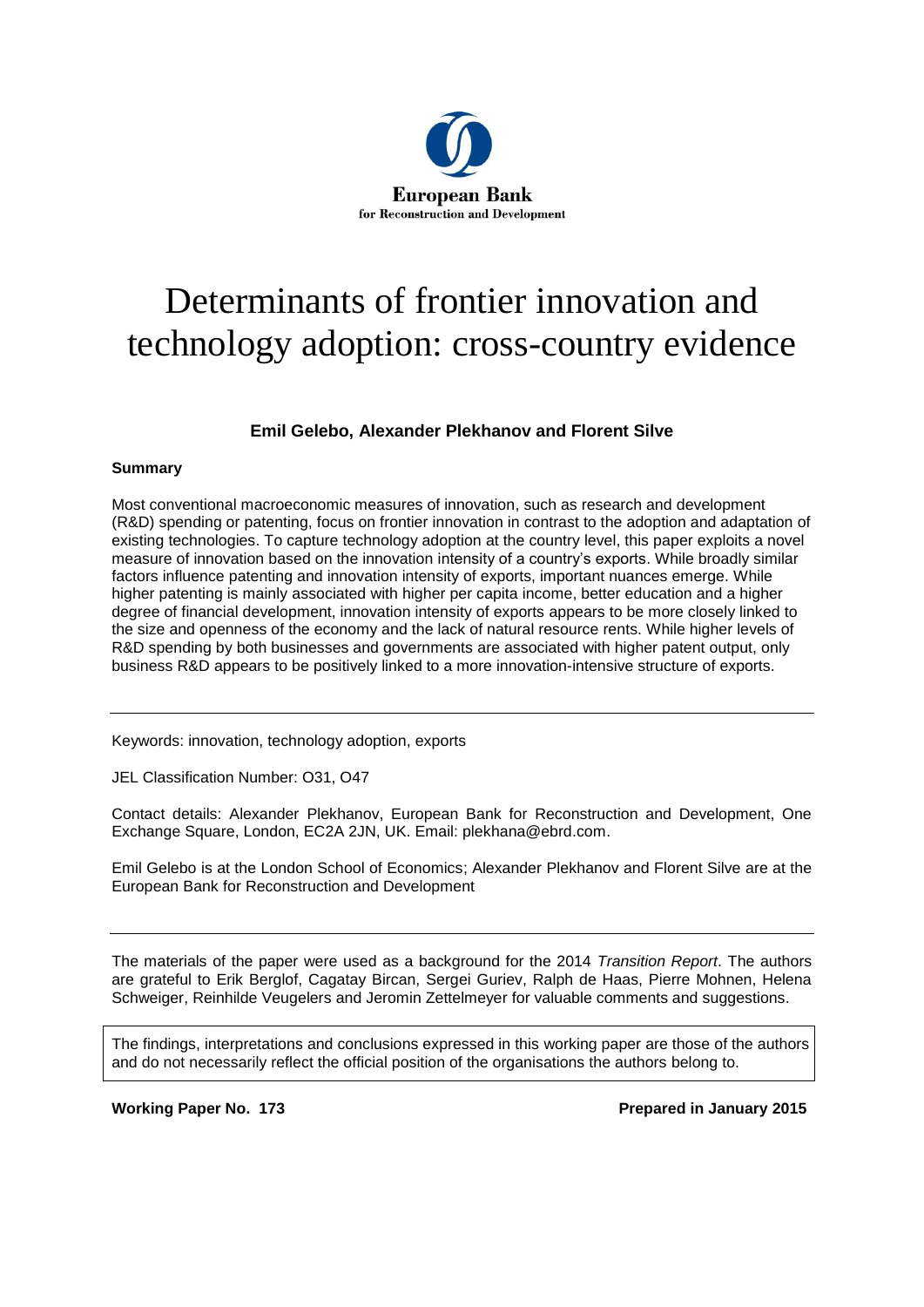### **1. Introduction**

Why are some economies more successful at innovating than others? This question has long preoccupied policy-makers as virtually every country's development policy puts an emphasis on innovation. There is a broad consensus that innovation relies on availability of skills, on a high degree of economic openness, R&D inputs, supportive business environment and policies that nurture creativity (see, for example, Furman et al., 2002).

At the same time, a more nuanced answer to this question may depend on what is understood by innovativeness of an economy. Innovation is typically identified with ground-breaking technologies, new ideas that move the global technological frontier. However, firms constantly work to improve their products and introduce new ones, even though few of these newly launched products are truly new on a global scale. A recent detailed survey of innovation (the fifth round of Business Environment and Enterprise Performance Survey with an innovation module) suggests that only around 4 per cent of new products introduced by firms in emerging Europe and Central Asia are new to the global market (in Israel, an advanced economy close to the technological frontier, this share is around half – see EBRD, 2014).

Most new products result from the adoption of existing technologies developed elsewhere, which may be customised by firms to better serve the needs of the local market. Even though these innovations do not push the global technology frontier they can significantly improve productivity of the firm that implements them and thus contribute to improvements in aggregate productivity.

This paper offers a novel measure of innovativeness of an economy aimed at capturing and emphasising the technology adoption angle. This measure combines data on patent intensity of various industries based on the US data with time series data on structures of country exports. Essentially, the measure reflects patent intensity of a representative export product of a country.

Measured this way, the level of innovation intensity of exports of emerging Asia – relative to the world's average innovation intensity of exports – has been rising fast while the level of innovation intensity of advanced countries' exports has been declining somewhat relative to the world average – reflecting increasing fragmentation of supply chains.

The paper then analyses the determinants of innovation intensity of exports in a large sample of countries. Its main contribution is to contrast the determinants of innovation intensity of exports and those of patent output per worker, a commonly used measure of frontier innovation.

While both measures have a number of common determinants, such as high quality of economic institutions, the analysis reveals important nuances. While patent intensity is correlated with national wealth, average level of education and financial development, innovation intensity of exports is linked most closely to population size and trade and financial openness. Natural resource rents do not have a significant effect on patenting, but they exhibit a strong negative relationship with innovation intensity of exports. In terms of innovation inputs, patent intensity is positively linked to both government and business R&D spending, but only business R&D appears to be related to higher innovation intensity of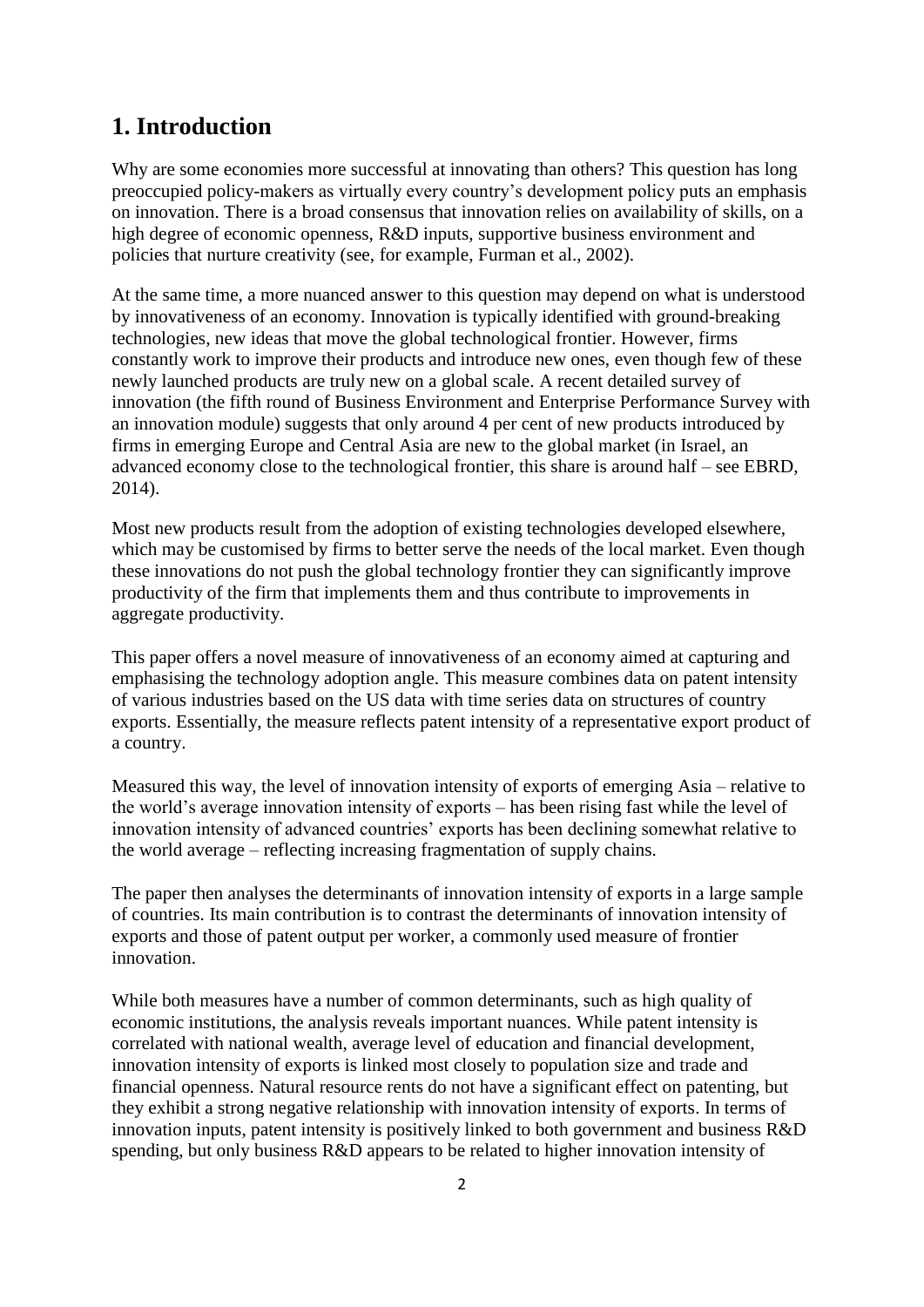exports. The results hold important lessons for the tailoring of innovation policies to create an environment that is conducive to the type of innovation that is suitable to a country's development stage (see Hoekman et al. (2005) for examples of how innovation policy objectives and strategies can correspond to different country typologies).

This paper is organised as follows: section 2 provides a brief review of measures of innovation at the country level, introduces innovation intensity of exports as a complement and examines how the innovation intensity of selected countries has performed over the last two decades. Section 3 discusses potential determinants of innovation in a cross-country context. Section 4 presents the results of cross-country analysis of determinants of innovativeness of economies, measured both in terms of patent output per worker and in terms of innovation intensity of exports. Section 5 concludes.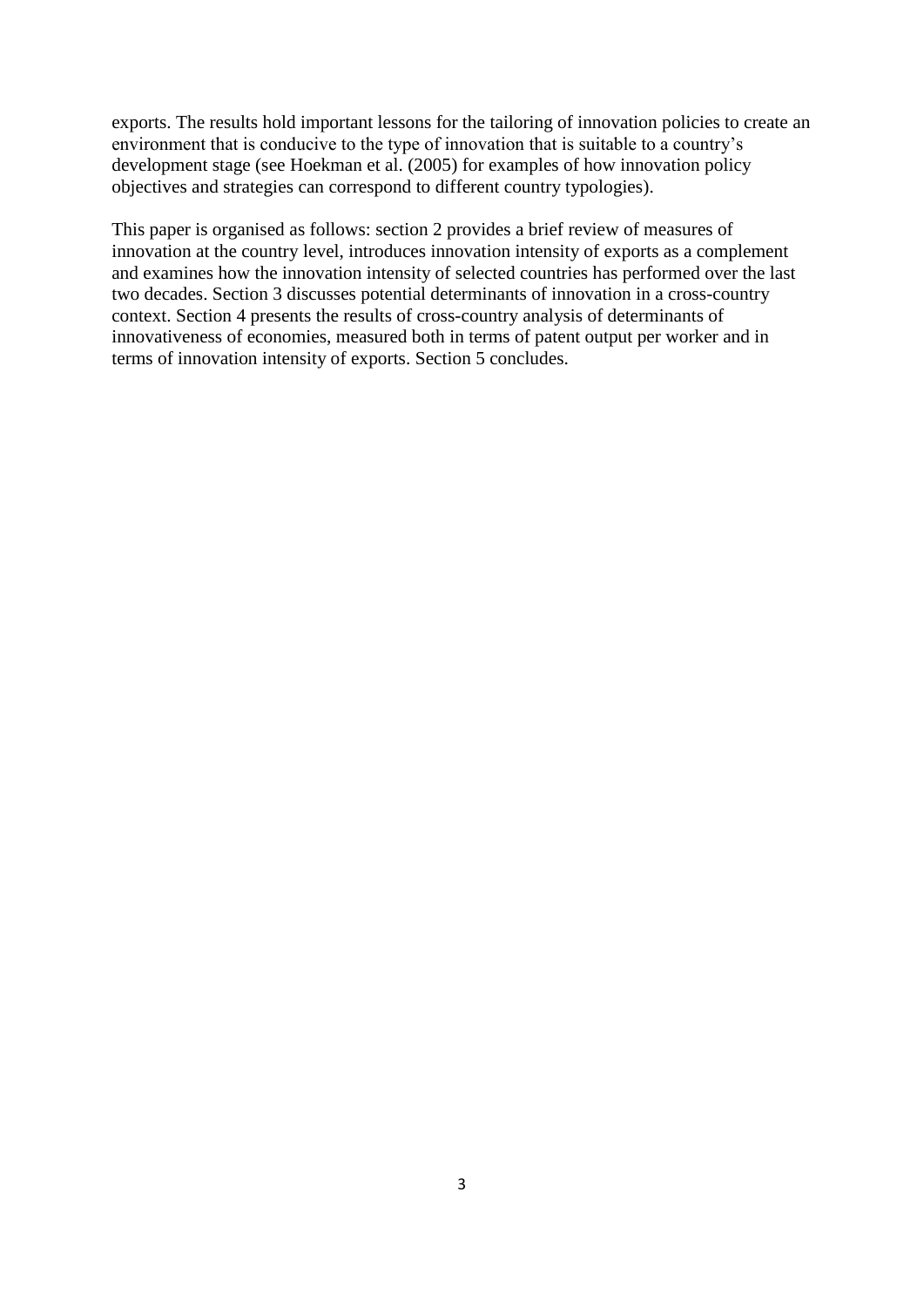### **2. Measuring innovation at the country level**

#### **2.1. Measures of frontier innovation: patent output and R&D spending**

A common approach to measuring innovation inputs is to look at research and development (R&D) personnel or R&D spending in an economy. These measures generally paint a similar picture, although with some nuances (for instance, both Russia and China spend a similar proportion of their GDP on R&D, around 1 per cent, yet R&D personnel as a share of total employment is several times higher in Russia than in China, Chart 1). By and large, R&D activity in developing economies remains much more limited than in advanced economies.



**Chart 1: R&D personnel and expenditure**

Source: UNESCO.

How effective R&D spending is and how productive R&D employees are may depend on various other inputs that are typically associated with higher innovation potential, such as the quality of human capital or the quality of legal frameworks for innovation. For instance, even though a positive relationship exists between R&D expenditure and the number of patents held by firms or individuals from a given country – a common measure of frontier innovation output – this relationship is far from perfect (Chart 2).<sup>1</sup> It is stronger for advanced markets but weaker in developing countries where the levels of R&D spending and patenting are generally lower. Many large emerging markets, including Brazil, China and India, patent little relative to their levels of R&D spending, let alone the size of their economies.

<sup>&</sup>lt;sup>1</sup> Patents are counted depending on the country of origin of the patent holder rather than the jurisdiction where they are granted. For instance, a patent awarded by the US Patent Office to a Slovak firm is counted towards the patent output of the Slovak Republic.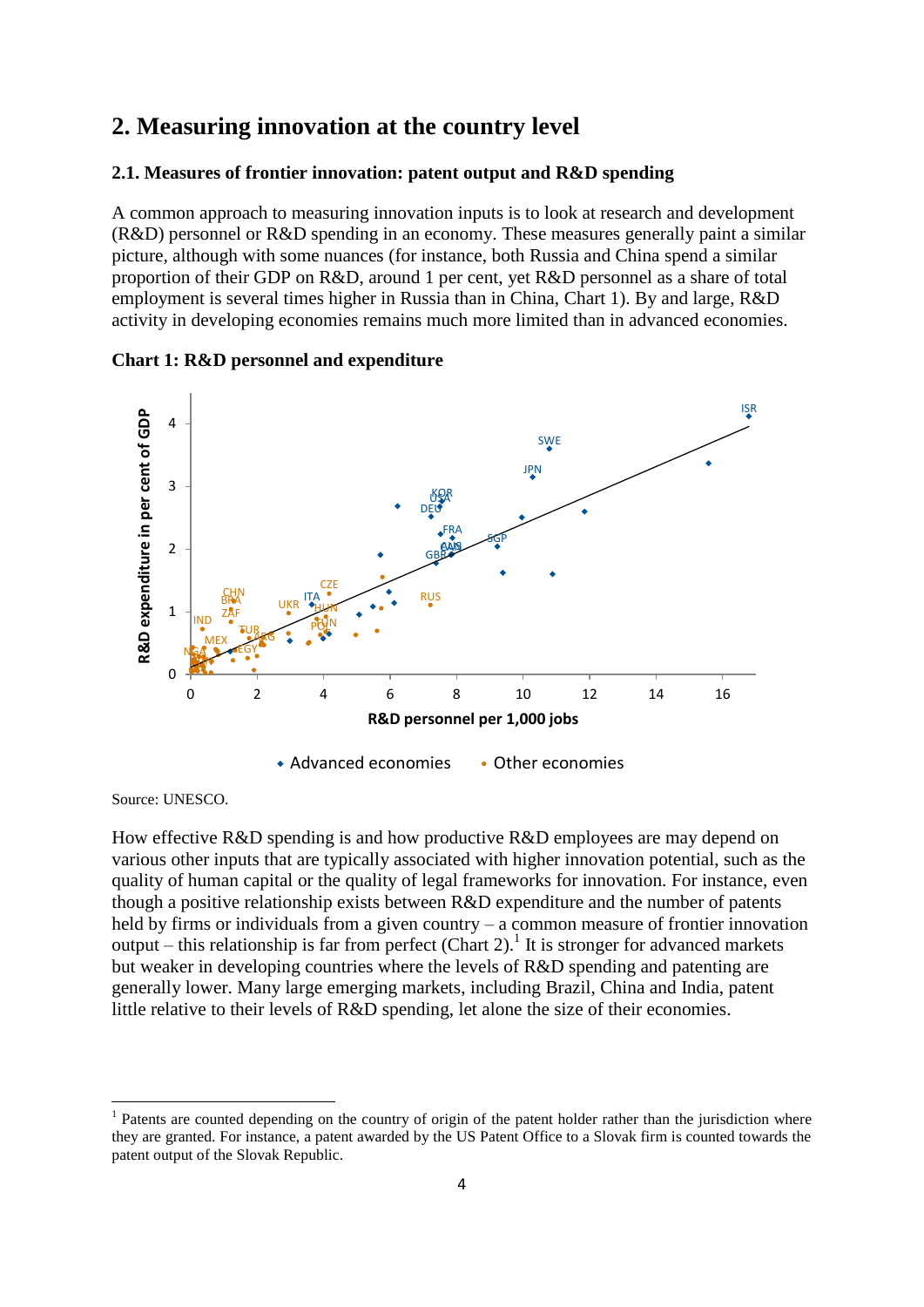**Chart 2: Patents and R&D spending**



Sources: UNESCO, WIPO. Note: Logarithmic scales, averages over the period 1996-2011.

These differences are partly explained by the fact that patenting is a narrow measure that captures a limited range of innovations. Not all innovations are patented, and the propensity to apply for patents crucially depends on the legal system and local practices as well as on the sectors in which economies specialise (see, for instance, Cohen, Nelson and Walsh (2000) and Moser (2013)). Moreover, the extent to which patents are converted to commercialised innovation also varies across countries. Further, not all patents are equal: some may correspond to trivial modifications of existing products (incremental innovation); whereas others may cover break-through technologies like laser (radical innovation).

Nonetheless, patents provide a useful consistent measure of innovation across countries used, with various modifications, in a large number of studies (for example, Hall, Griliches and Hausman (1986); Hall, Jaffe and Trajtenberg, 2000, 2001).

### **2.2. Innovation intensity of exports**

Patent output, R&D spending and related measures of innovation focus primarily on innovation at the technological frontier and do not necessarily capture adoption of existing technologies by firms. At the same time, technology adoption is particularly important for emerging markets and developing economies, where the potential for catching up with the technology frontier is especially high (see, for instance, Kravtsova and Radosevic (2012) for evidence for eastern Europe). And even in advanced economies, adoption of technologies developed elsewhere makes an important contribution to productivity growth (Eaton and Kortum (1996)).

To obtain a broader measure of economies' innovativeness that takes technology adoption into account, common measures of frontier innovation can be combined with measures of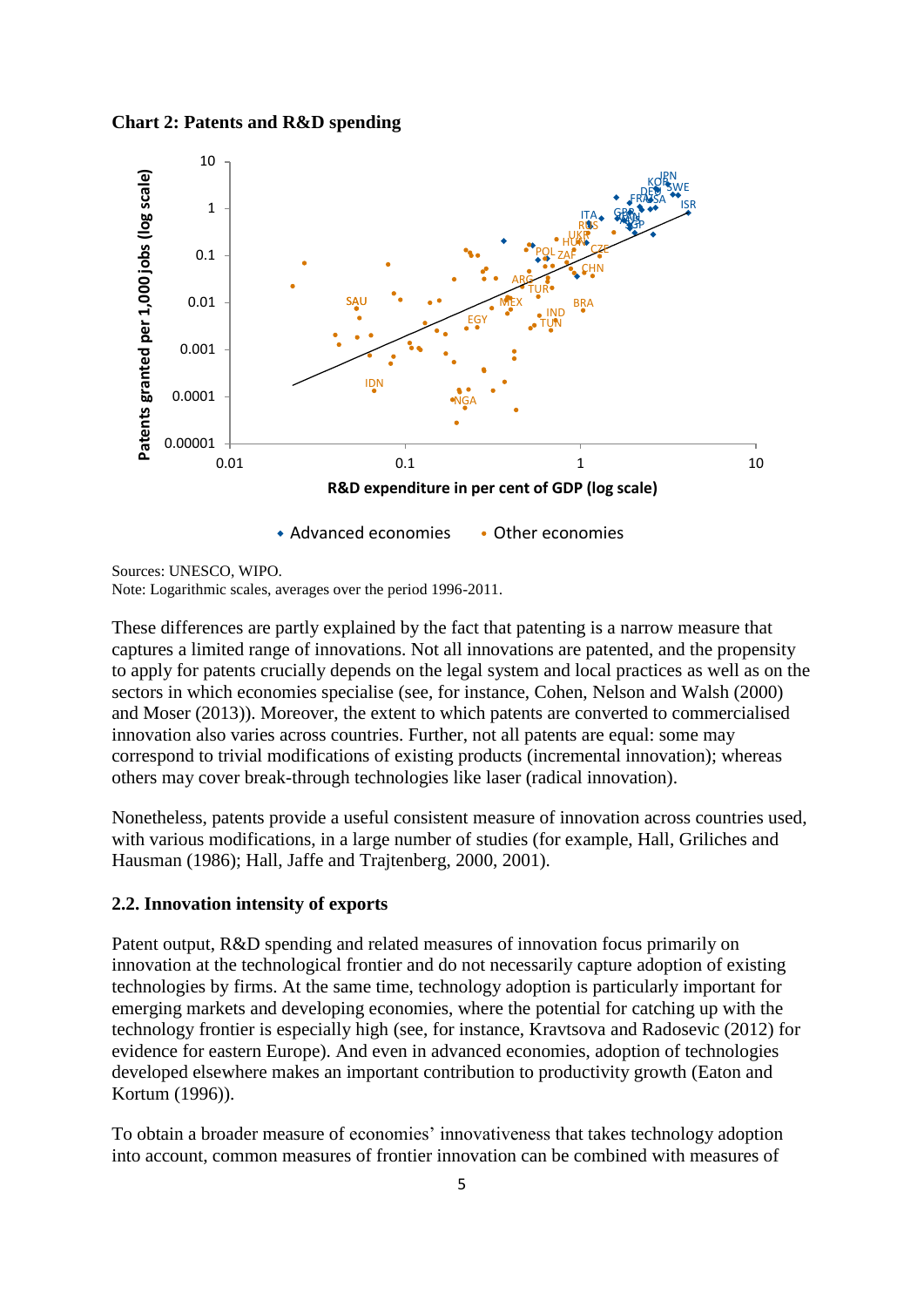sophistication of economic output, for instance measures based on a country's export mix (see, for instance, Hausmann and Klinger, 2007, for analysis of export complexity). The measure is constructed as follows. First, various industries are characterised in terms of their innovation content. Second, countries are characterised by average of innovation intensity of their export industries, weighted by the volume of exports. While this measure is rooted in patent output data, it in fact captures what countries produce competitively rather than what they patent. It is also insightful as a more sophisticated structure of countries' exports is generally associated with better long-term growth prospects (see, for instance, Hausmann, Hwang and Rodrik, 2007).

The intrinsic "innovation intensity" of various industries can be measured using data on patent applications per worker in these industries in the United States. Patent intensities do not perfectly reflect the amount of innovation in various industries (incentives to submit patent applications may vary across industries), but on balance patent intensities provide a reasonable approximation of the role of innovation across different sectors based on observable data. On average, firms in industries that patent more tend to introduce new products more frequently, and the life span of these products tends to be shorter, prompting firms to continuously innovate.<sup>2</sup>

The United States is chosen as a reference point as the largest consumer market (giving strong incentives to patent) as well as the world leader in R&D. This makes it easier for each industry to fully realise its innovation potential in the United States. Since patent intensities of industries are measured based on US data, the estimates are not affected by differences in legal systems or culture. Lower patent outputs of the same industries in other jurisdictions thus reflect a combination of lower incentives to patent and a less supportive innovation environment.

Unsurprisingly, computing equipment, communication equipment, chemicals and pharmaceuticals are among the most innovation-intensive industries, while textiles, food and beverages and wood processing are among the least innovation-intensive (Chart 3).

 $\overline{a}$ 

 $2^2$  Evidence from firm-level surveys is consistent with this, see, for instance, EBRD (2014).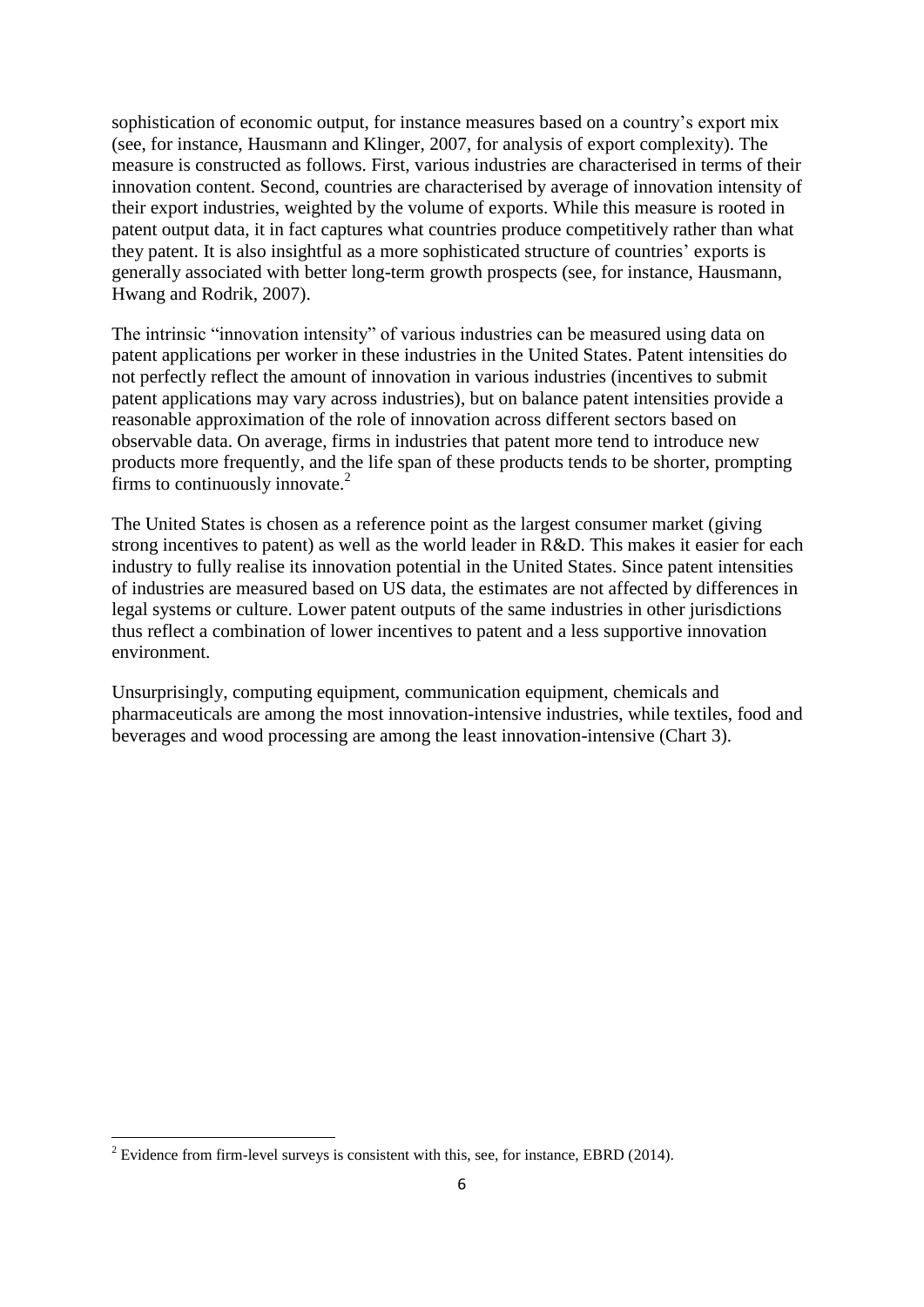

#### **Chart 3: Innovation intensity of industries**

Sources: USPTO.

Note: Based on 2004-08 averages, logarithmic scale. The values correspond to the number of patents per 1,000 jobs in the United States.

The measure reflects innovation potential of different industries (based on the experience in the United States) rather than realised innovation in these industries in different countries. Indeed, emerging market firms producing in innovation-intensive industries are not necessarily directly involved in frontier innovation in these industries. However, the nature of these sectors suggests that emerging market exporters in these industries will tend to roll out new products more often.

Production of innovation-intensive goods may, in some instances, be limited to assembly without complex processing and may not entail major spillovers in terms of knowledge and innovation. At the same time, by participating in global value chains in these industries, firms tend to develop skills and expertise that over time enable them to move up the value added chain and produce original innovation (Hwang, 2007). One example of how this transformation may occur is manufacturing of telecommunications equipment in China. While foreign direct investment played a key role in promoting technology adoption in this sector in China, over the years Huawei, a local firm, has become a major multinational player and one of the world leaders in the industry. Likewise, new or modernised industries tend to catalyse development of local supply chains. For instance, top-tier automotive parts suppliers in emerging markets can reach quality close to international best practice (see Sutton (2005) for evidence for China).

The estimates of innovation intensities of individual industries can then be used to characterise the export product mix of countries and that of global trade. If one looks at the innovation intensity of total world exports, major contributions come not only from the sectors with the highest innovation intensity but also from key manufacturing sectors such as machinery and motor vehicles (Chart 4) – sectors that have medium innovation intensity but contribute a lot to global trade. Thus the latter products also play an important role in defining overall innovation intensity of a country's exports.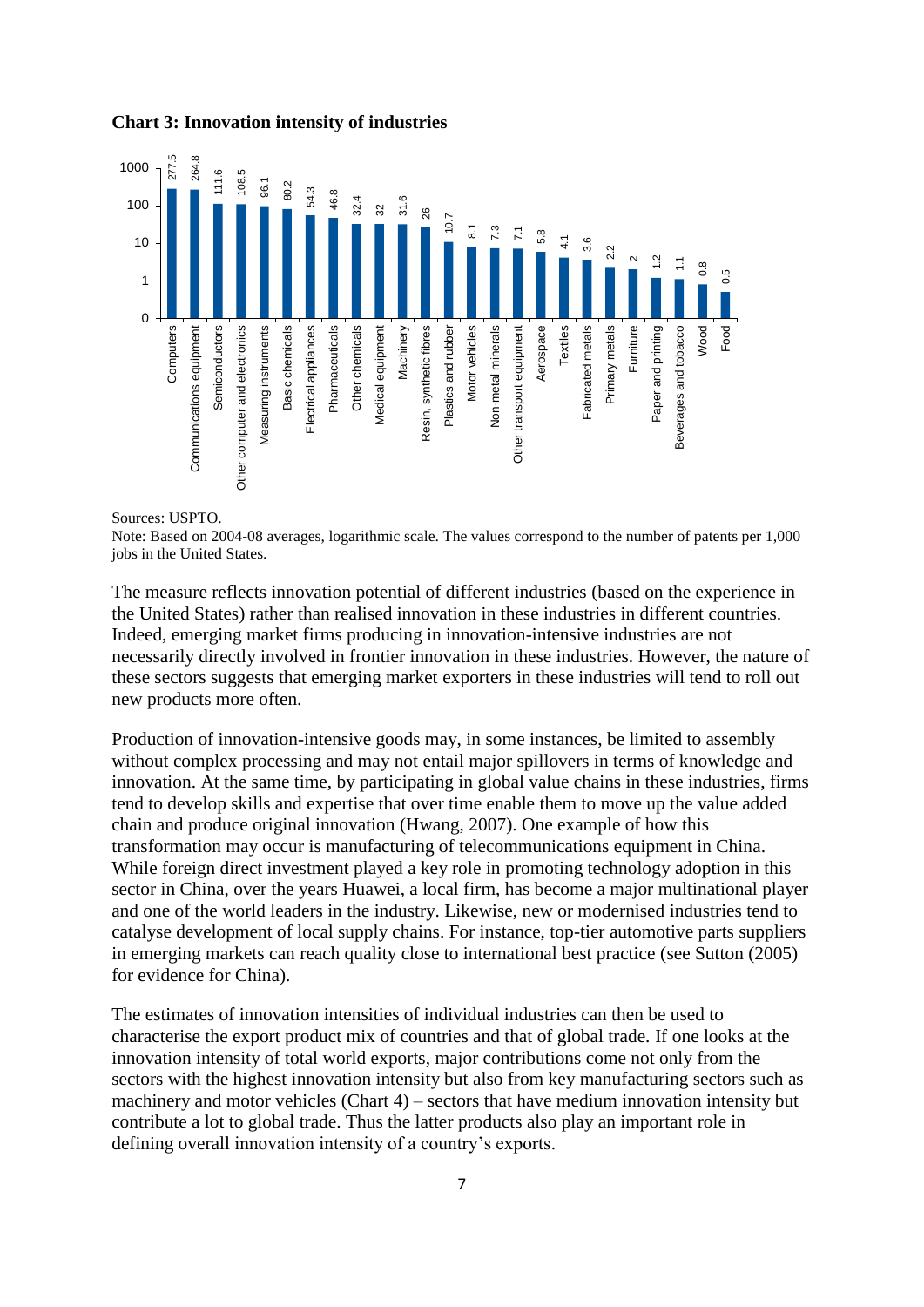



Sources: USPTO, UN Comtrade, Feenstra et al. (2005) and authors' calculations. Note: Based on 2012 trade flow data. Contributions add up to 100 per cent.

Analysis of exports has its limitations – in particular, comprehensive data are only available for the structure of merchandise exports leaving out services (from call centres to IT consulting), which are becoming increasingly innovation-intensive. On the other hand, looking at exports rather than the total output of an industry has the advantage of picking up goods that are competitive in international markets and thus are more likely to be closer to the innovation frontier.

Further adjustments to data are needed to account for price movements in particular industries: in particular, prices tend to fall in innovation-intensive industries relative to less innovation-intensive ones as innovation boosts productivity and reduces production costs. Export values are thus expressed in base year prices using the United States export deflators.<sup>3</sup>

Finally, the innovation intensity of an economy's exports is expressed in per cent of the innovation intensity of the global economy (based on the evolving product mix of the world's total trade). An innovation intensity score above 100 means that an economy's exports are more innovation-intensive than global exports.

The resulting innovation intensity measure puts an emphasis on technology adoption and is distinct from patent-based measures of innovation. Certain countries may do well at adopting technologies without making a major contribution to developing them. In fact, within the most innovation-intensive industries, such as computer equipment, countries that account for a large share of the world's patents are often different from countries that account for a large share of international trade (Chart 5), even though in other industries, for instance vehicle manufacturing, contributions to patenting and exports are broadly aligned.

**.** 

 $3$  Country-specific deflators are not available. US deflators are used as approximation since exporters face similar trends in prices.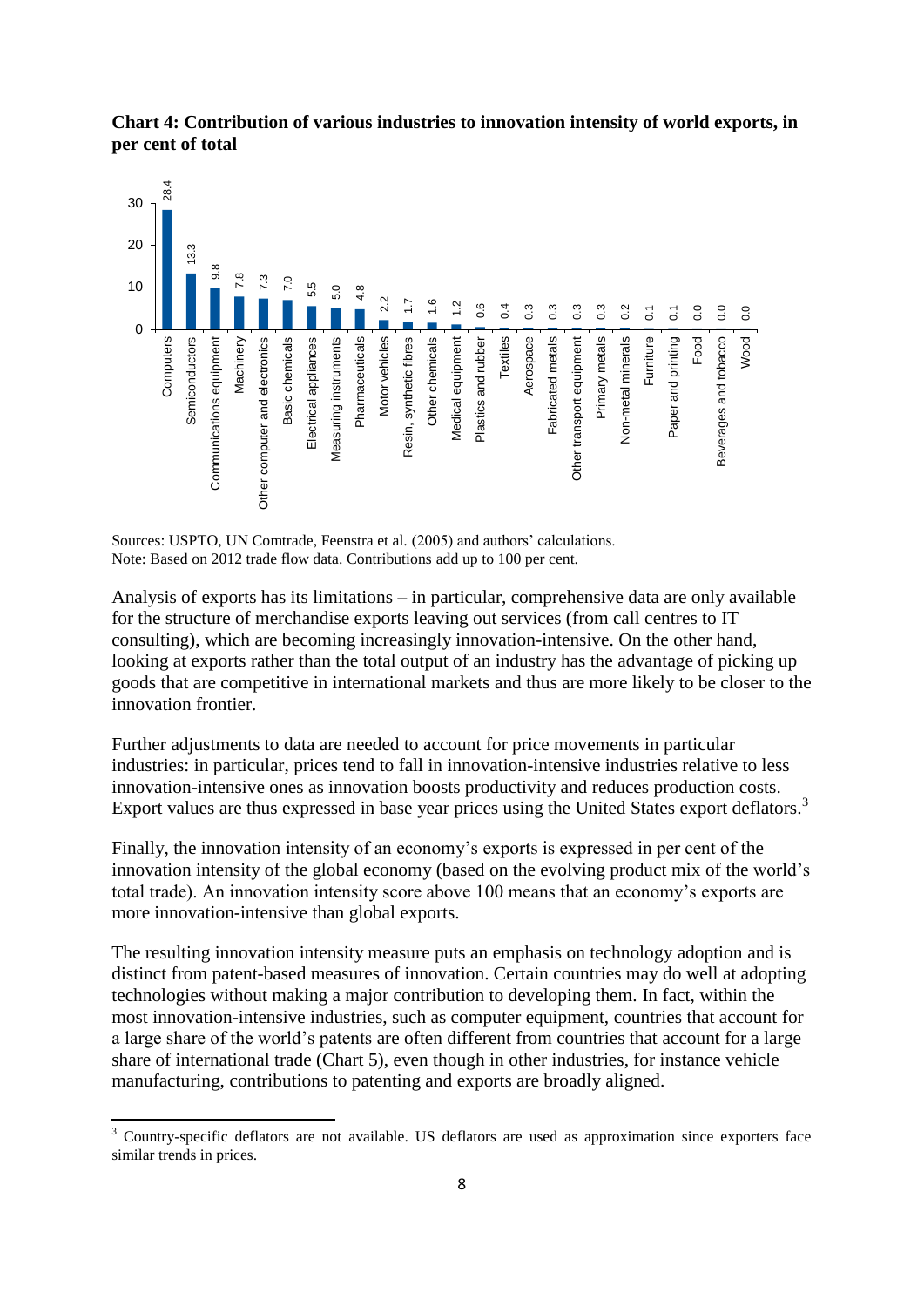

**Chart 5: Contribution of various countries to exports and patents, in per cent of total** 

Sources: WIPO, UN Comtrade, authors' calculations. Note: Based on 2012 data.

Despite these differences, innovation intensity of exports and patenting are positively correlated (Chart 6). Indeed, many advanced economies, including the United States, Israel, Japan and Korea, tend to be among leaders both in terms of patenting and in terms of innovation intensity of exports. At the same time, a number of emerging markets, for instance China and Mexico, appear to have stronger positions in adopting existing technologies, as reflected in higher innovation intensity of exports relative to patent output.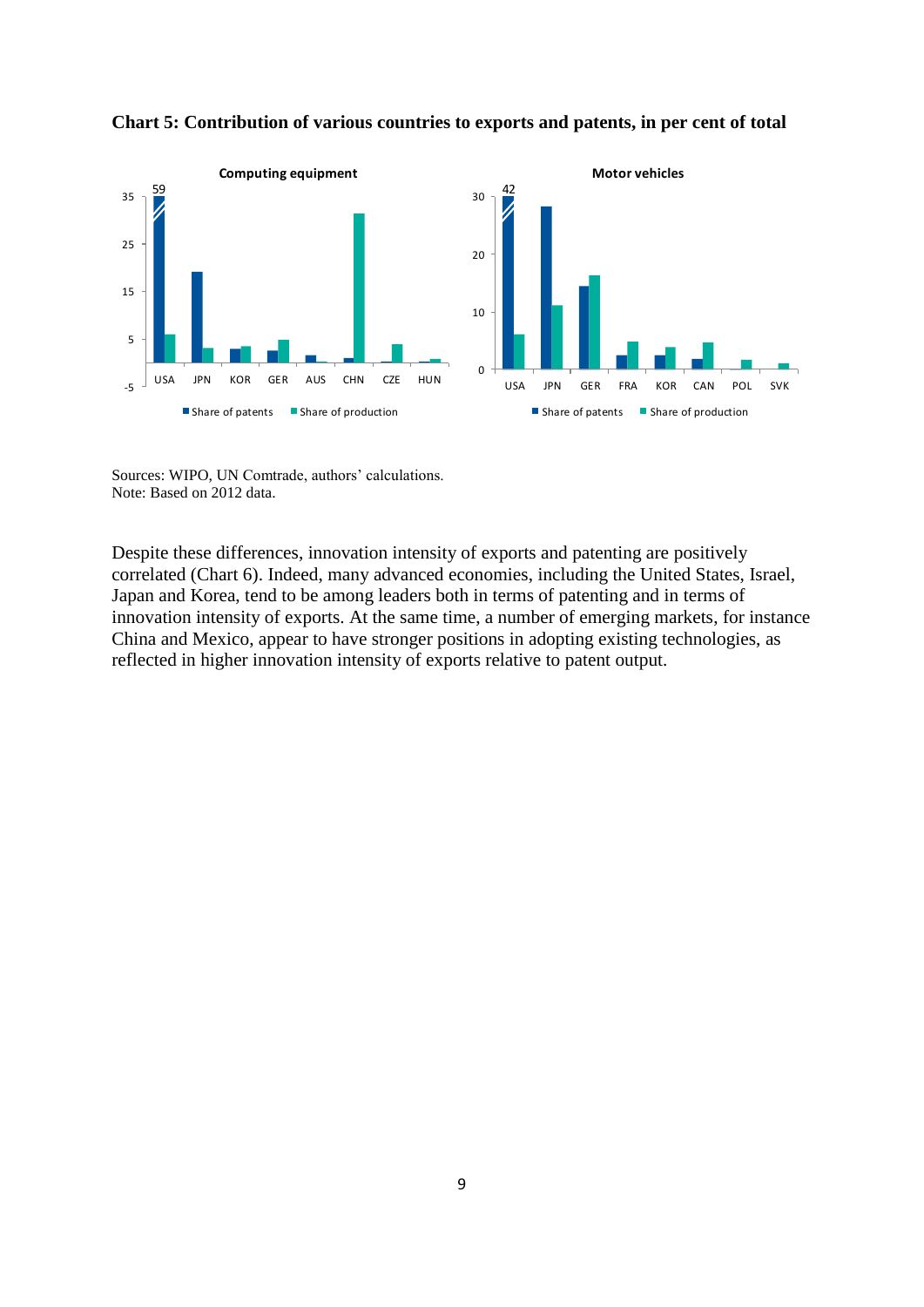

#### **Chart 6: Innovation intensity of exports and patents**

Sources: USPTO, UN Comtrade, Feenstra et al. (2005), WIPO, Penn World Tables, authors' calculations. Note: Based on averages over the period 1996-2011. Innovation intensity of exports is measured in per cent of innovation intensity of world exports.

### **2.3. Evolution of innovation intensity of exports**

Globally, innovation activity has been increasingly shifting from advanced economies to emerging markets. The last decades have seen a major shift in the production of innovative goods with an increasing role for foreign direct investment and rapid fragmentation of production chains (see Baldwin, 2011). Emerging markets also account for an increasing share of global R&D spending (see, for instance, Thursby and Thursby, 2006).

These broader trends are reflected in the evolution of the innovation intensity index (Chart 7). Among emerging markets, emerging Asia has seen the fastest growth, and innovation intensity of output has also increased in emerging Europe and Latin America, while the innovation intensity of exports in advanced economies has declined somewhat in relative terms.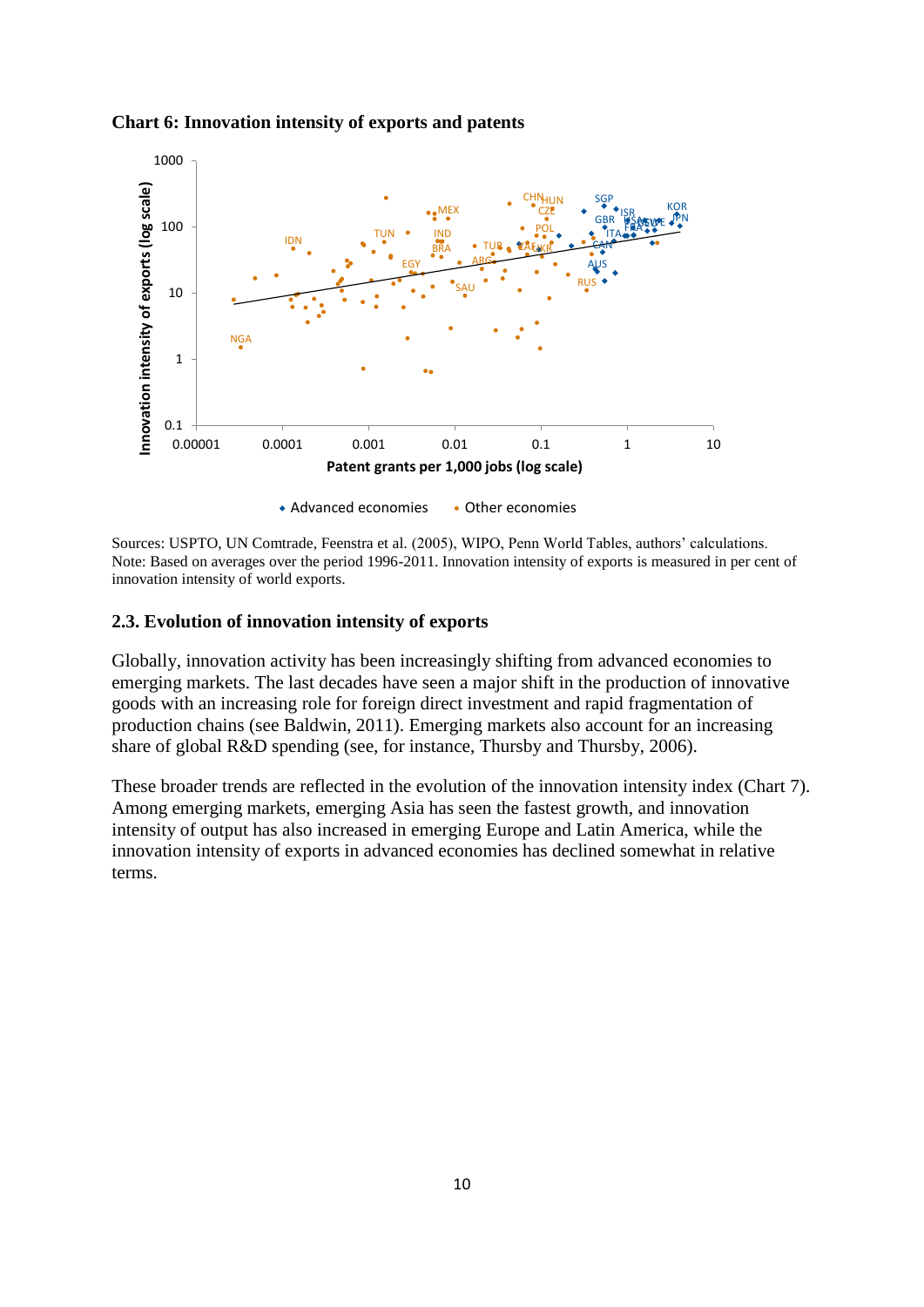

**Chart 7: Changes in innovation intensity of exports**

Sources: USPTO, UN Comtrade, Feenstra et al. (2005) and authors' calculations. Note: Weighted averages.

Beyond these broad trends, there are substantial differences in the performance of individual emerging markets on this measure, which can be compared with their performance in terms of convergence (Chart 8). Over the past two decades, many large emerging markets achieved substantial degree of convergence in terms of their income per capita compared with the average income per capita of the G7 countries and at the same time they increased innovation intensity of their exports (green arrows on the chart, sloping right and upwards, for instance, China, Poland and Egypt). At the same time, several large emerging markets have achieved little or no income convergence and have not increased innovation content of their exports (red arrows). These include commodity exporters such as Russia and South Africa, as well as Argentina.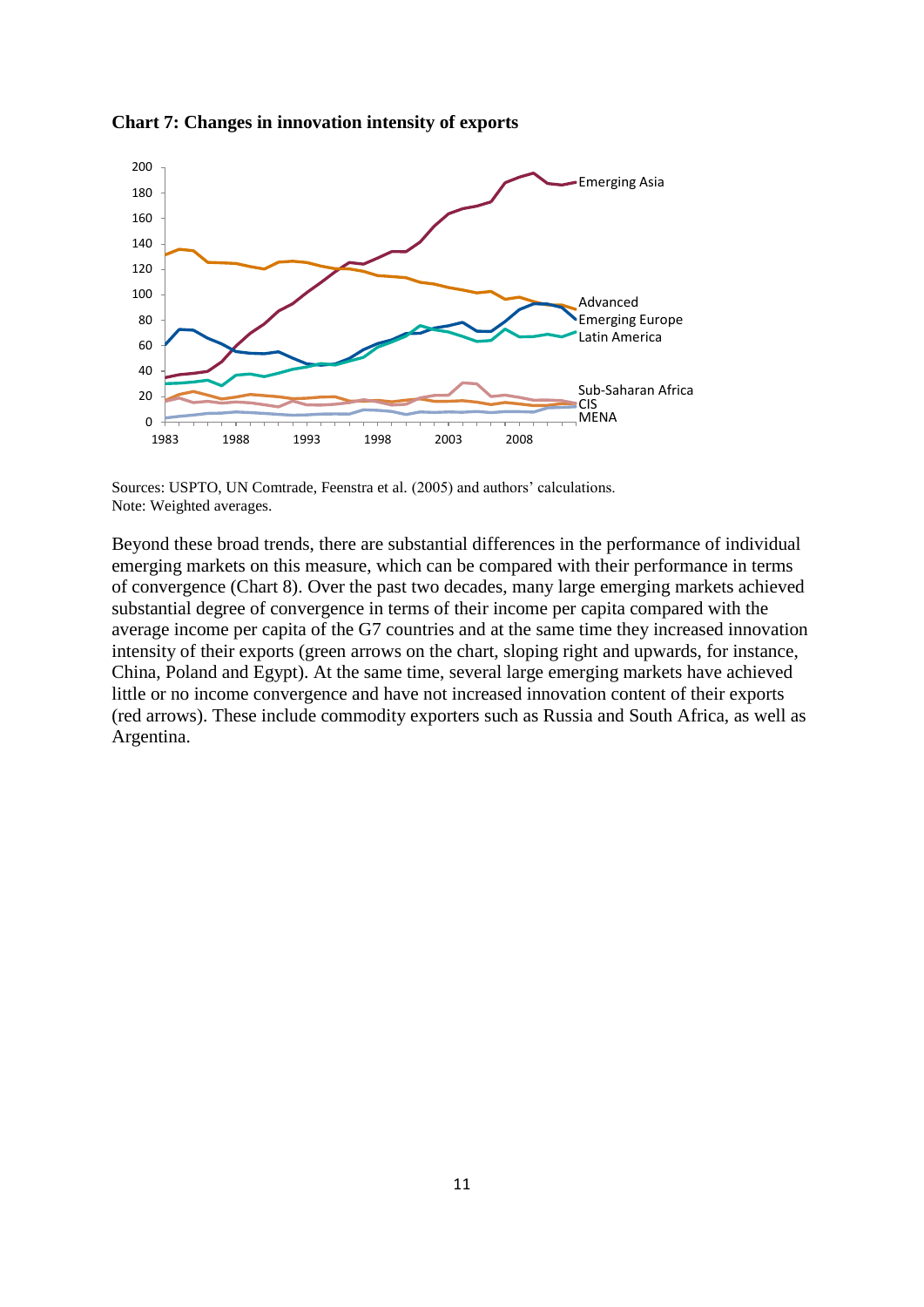

**Chart 8: Changes in innovation intensity of exports and income per capita, 1991-92 to 2011-12.**

Sources: USPTO, UN Comtrade, Feenstra et al. (2005) and authors' calculations. Note: Arrows show movements from average values in 1991-92 to average values in 2011-12. GDP per capita is based on 2005 constant prices at purchasing power parity and expressed in per cent of the simple average of GDP per capita of the G7 countries.

A small number of countries managed to achieve some degree of income convergence with relatively low and stagnant innovation intensity of exports by leveraging their traditional comparative advantages in sectors such as textiles (yellow arrows). Examples include India and Turkey. Only one large emerging market economy (in G20) has seen a considerable increase in innovation intensity of exports with virtually no convergence – Mexico. In part, this may reflect much increased but relatively shallow processing of goods manufactured for US multinationals following conclusion of the NAFTA agreement, and in part it may reflect poor productivity growth in other sectors of the economy, including services, in the environment of low competition and high informality.

By and large, however, emerging markets that performed well in terms of economic convergence were those with substantial increases in innovation intensity of their exports. The next section briefly discussed the determinants of innovation in a cross-country context, while the subsequent section examines if these differ depending on whether innovation at the level of an economy is proxied by innovation intensity of exports or patent output.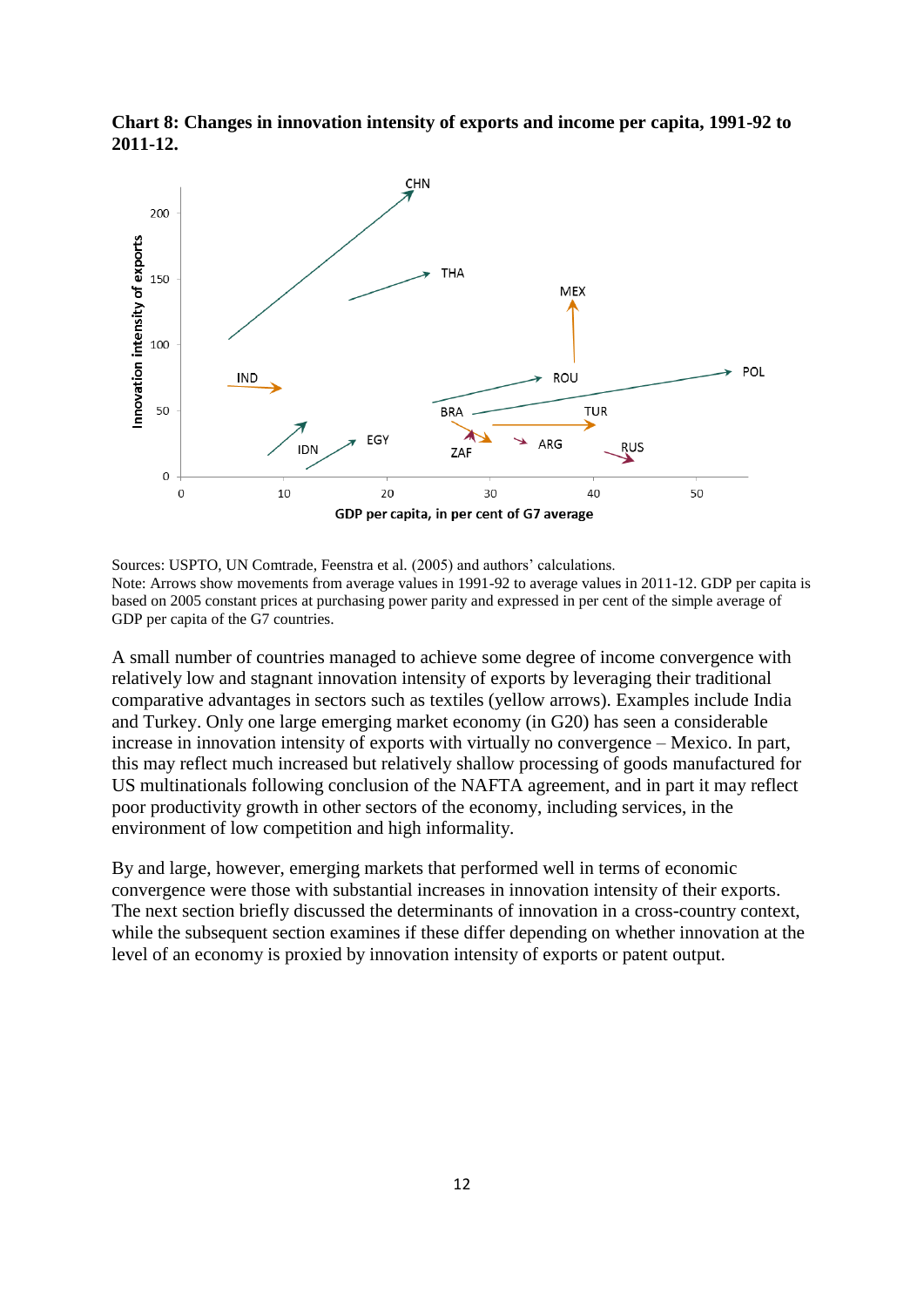### **3. Determinants of innovation**

Generally, innovation is a complex process requiring various general and specialised inputs. Thus countries at a higher stage of development (measured, for instance, by GDP per capita at purchasing power parity) are typically better positioned to innovate – consistent with patterns shown in Charts 1 and 2. Similarly, innovation outcomes tend to be directly affected by R&D inputs (measured, for instance, by spending on R&D as a percentage of GDP or the number of R&D employees per 1,000 workers).

Countries with better economic institutions can be expected to be more innovative on average. Poor economic institutions manifesting themselves in high incidence of corruption, weak rule of law or burdensome red tape can substantially increase the cost of introducing new products and make returns to investment in new technologies substantially more uncertain. As a result, risk-adjusted returns to innovation may look less attractive when economic institutions are weak. A number of empirical studies (for example, Habiyaremye and Raymond (2013) and Mahagaonkar, 2008) document a negative relationship between corruption and innovation.

Silve and Plekhanov (2015) further show that exports in innovation-intensive industries are particularly sensitive to the quality of institutions. This implies that over time countries with better institutional environments are more likely to develop more innovation-intensive structures of production and exports as their innovation intensive industries grow relatively faster and their share in total output increases.

A particular aspect of institutions linked to innovation is the strength of intellectual property rights. Strong property rights reduce uncertainty with respect to returns to innovation. At the same time, they also may make inputs into innovation process more costly if innovation requires purchasing patents and licences.

Both frontier innovation and adoption of existing technologies rely on adequate workforce skills (see, for instance, Nelson and Phelps, 1966) – both general (for instance, managerial skills) and highly specialised (for example, in the areas of science and engineering).

Higher economic openness can also support innovation. Openness to trade and investment facilitates adoption of new technologies including through participation in global value added chains, in particular in emerging markets (Coe et al., 2009; Lichtenberg and Van Pottelsbergh de la Poterie, 1998). In fact, estimates suggest that many advanced economies also derive a major part of their productivity growth from abroad (Eaton and Kortum, 1996).

Further, firms that export their goods are able to spread the fixed costs of innovation over a larger customer base and thus exports can support innovation (see, for instance, a survey by Wagner, 2007). By the same token, larger economies with larger domestic markets may find it easier to innovate due to higher domestic demand for new products. Economic openness can also expose domestic producers to stronger competition with foreign products, thus incentivising innovation (for example, Aghion et al. (2005) and Bloom et al., 2011).

Availability of finance may also play an important role, as firms may abandon development of new products if the requisite funding cannot be obtained. Banking deregulation and the deepening of financial systems have been found to be associated with greater innovation and more patenting (see, for instance, Chava et al. (2013) for evidence for the United States;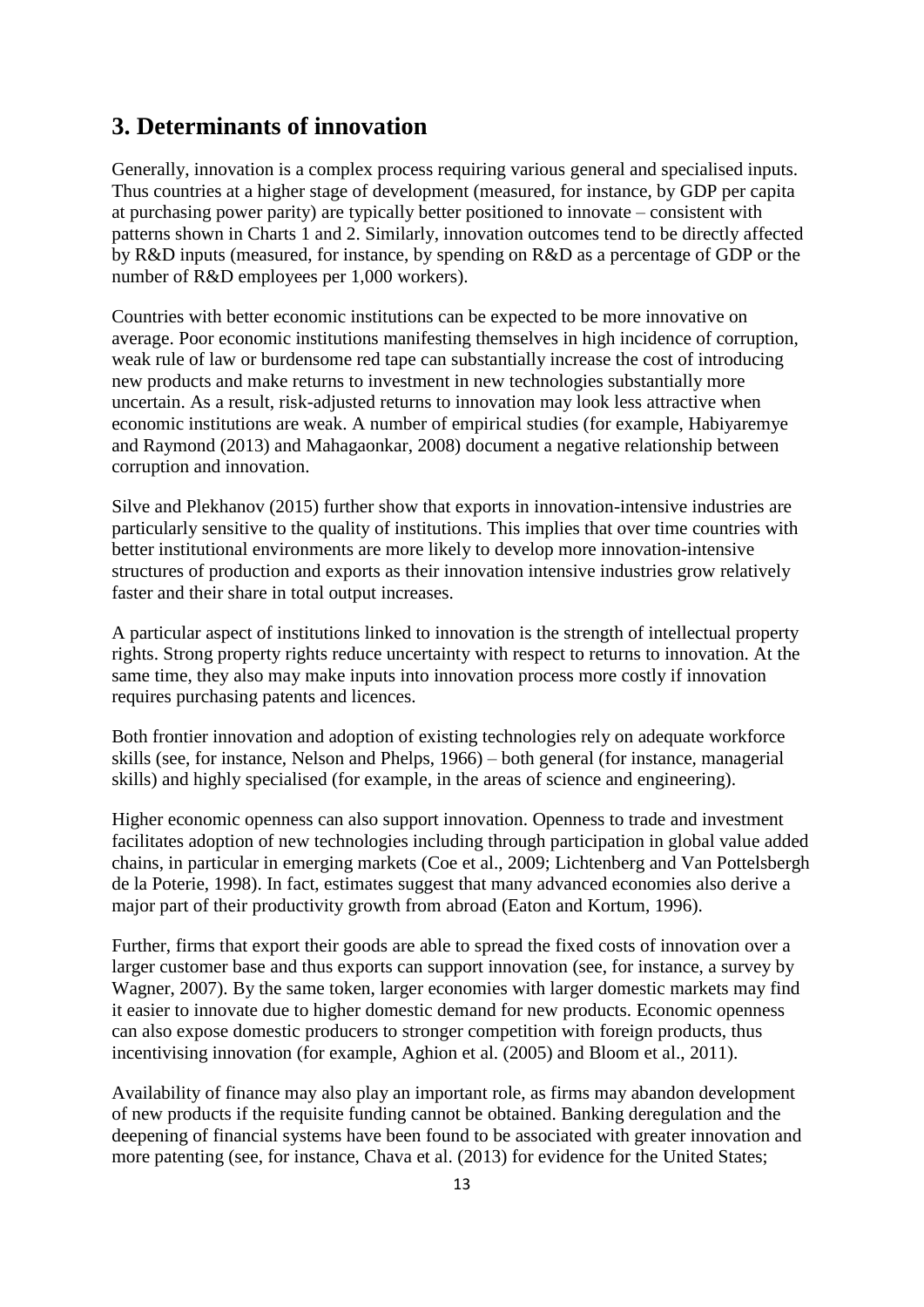Benfratello, Schiantarelli and Sembenelli (2008) for Italy and Bircan and de Haas (2015) for Russia).

Innovation may also be affected by an abundance of natural resources in the economy although its impact is ambiguous. In general, a higher dependence of the economy on natural resources is likely to reduce an average firm's economic incentives to innovate as a large proportion of value added in the economy is derived from activities that to a lesser extent rely on continuous innovation. While constant innovation and adoption of the best technologies is a prerequisite for maintaining a competitive position in industries such as the automotive sector, having a competitive edge in natural resource exports depends primarily on natural resource endowments (see, for instance, Welsch (2008) for evidence of a negative relationship between natural resource dependence and innovation). At the same time, the availability of natural resource revenues may enable governments (as well as universities and firms) to finance research and development.

The next section investigates these relationships empirically.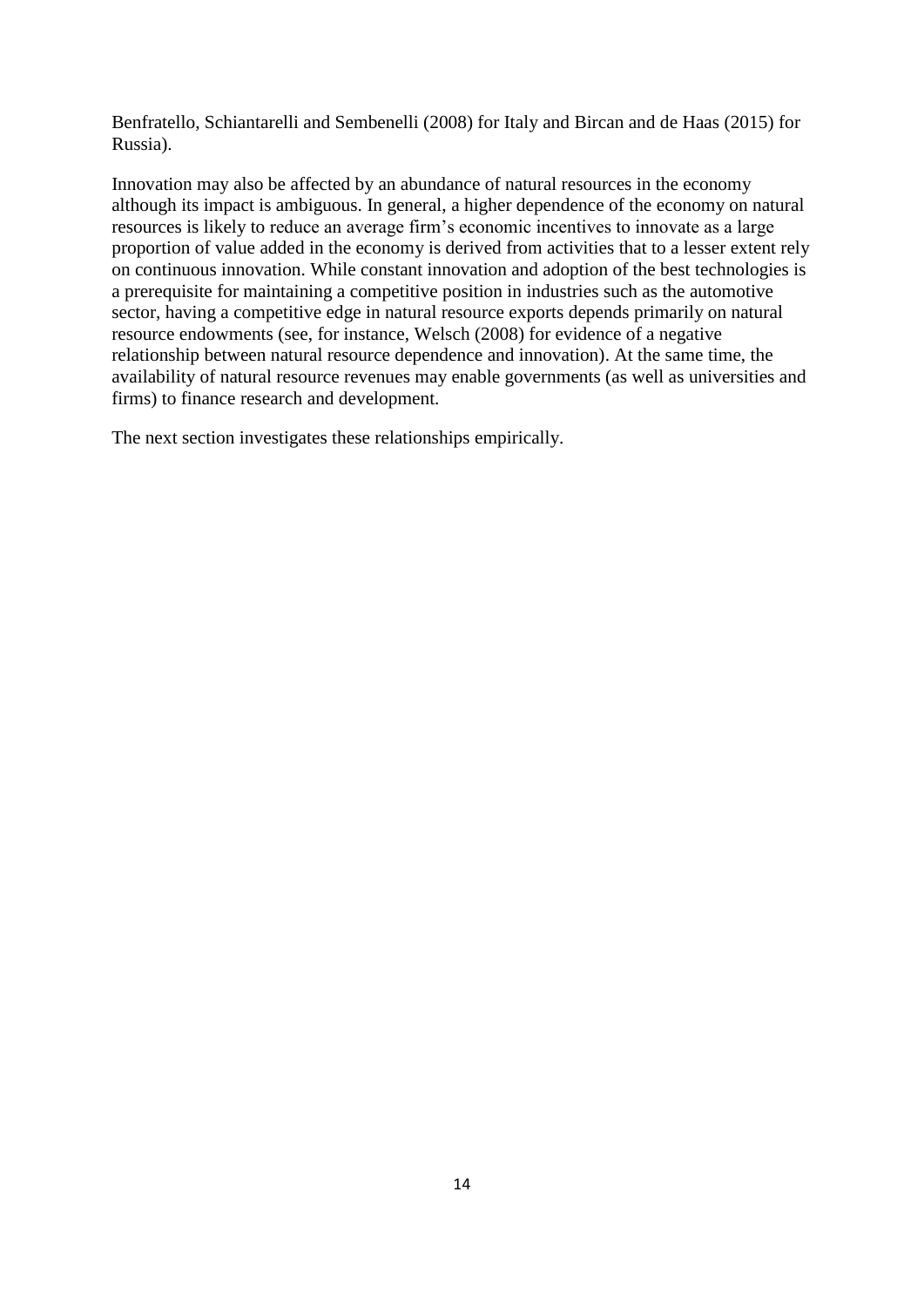### **4. Empirical analysis**

### **4.1. Data**

Innovation outcomes are analysed in a large cross-section of more than 90 advanced, emerging market and developing economies for which data are available for the period 2010- 13 (see Annex 1 for a list of countries).

Information on GDP and populations is taken from the Penn World Tables 8.0. The quality of the overall economic institutions is proxied by the average of the four World Bank Governance Indicators: rule of law, control of corruption, government effectiveness and regulatory quality (see Kaufmann et al., 2009). For a narrower measure of innovation-related institutional quality, the Intellectual Property Rights (IPR) component of the International Property Rights Index compiled by the Property Rights Alliance is also included (Property Rights Alliance, 2013).

Data on average educational attainment are taken from Barro and Lee (2013). Trade openness is measured as the ratio of the sum of exports and imports to GDP, while financial openness is measured by the Chinn-Ito index (Chinn and Ito, 2006). Financial development is captured by the ratio of domestic credit to private sector to GDP (as reported in the World Bank World Development Indicators). Data on natural resource rents to GDP are taken from the same source. R&D spending by sector has been obtained from UNESCO.

Table 1 presents descriptive statistics for the variables for the largest country sample used.

| Variable                             | Mean   | Std. Dev. | Min     | Max           |
|--------------------------------------|--------|-----------|---------|---------------|
| Innovation intensity of exports      | 0.54   | 0.51      | 0.01    | 2.34          |
| Patent intensity                     | 0.56   | 0.97      | 0.00    | 4.77          |
| GDP per capita, US\$                 | 15,937 | 14,077    | 479     | 71,607        |
| Population, thousands                | 46,400 | 133,000   |         | 319 1,220,000 |
| World governance indicators, average | 0.28   | 0.93      | $-1.39$ | 2.06          |
| Intellectual Property Rights Index   | 5.6    | 1.6       | 0.0     | 8.6           |
| Average years of tertiary schooling  | 0.48   | 0.36      | 0.01    | 1.59          |
| Trade openness                       | 95.9   | 61.6      | 29.4    | 427.5         |
| Financial openness                   | 1.01   | 1.58      | $-1.86$ | 2.44          |
| Private credit, % of GDP             | 75.2   | 59.2      | 12.9    | 295.1         |
| Natural resource rents, % of GDP     | 8.4    | 10.9      | 0.0     | 53.5          |
| Business R&D spending, % of GDP      | 0.41   | 0.71      | 0.00    | 3.48          |
| Government R&D spending, % of GDP    | 0.09   | 0.11      | 0.00    | 0.42          |
| University R&D spending, % of GDP    | 0.16   | 0.23      | 0.00    | 0.91          |

### **Table 1: Descriptive statistics**

Source: Authors' calculations.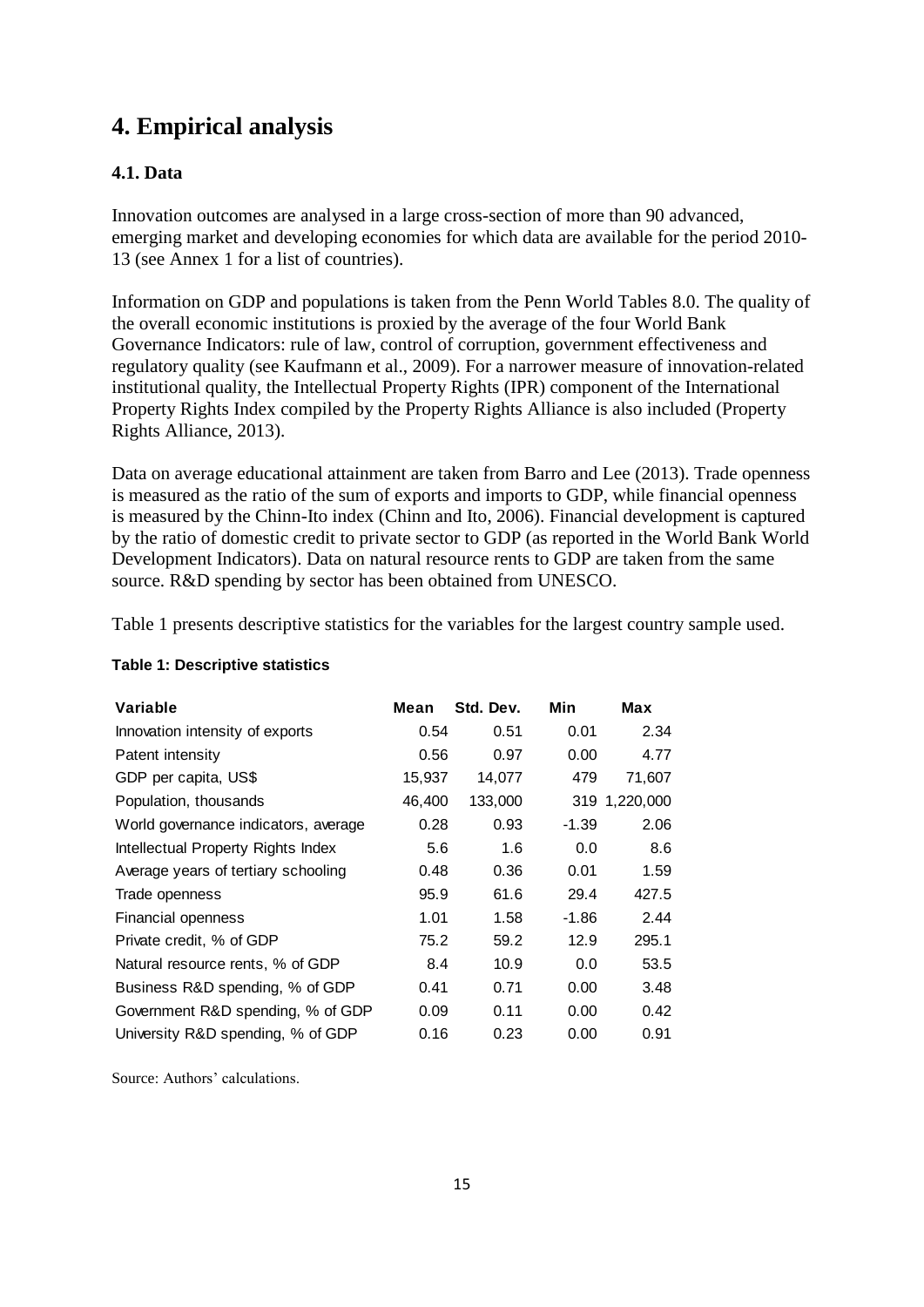### **4.2. Results**

The baseline specification is a simple cross-sectional regression for the averages over the period 2010-13:

*Innovation*<sub>*i*</sub> =  $\alpha + \beta X_i + \gamma Z_i + \varepsilon_i$ 

where *Innovation<sub>i</sub>* is the logarithm of a country's patent intensity (number of patent grants per 1,000 workers) or innovation intensity of exports relative to the intensity of total world exports,  $X_i$  are country characteristics of interest for innovation such as GDP per capita, population, institutional quality, quality of human capital, openness to trade and financial flows, financial development and natural resource rents,  $Z_i$  is a set of innovation input variables, which includes R&D spending by business, government and higher education relative to GDP, and  $\varepsilon_i$  denotes the error term. The model is first estimated by OLS.

Overall, the results reported in Table 2 suggest certain differences in terms of factors that affect patent output of an economy and innovation intensity of its exports.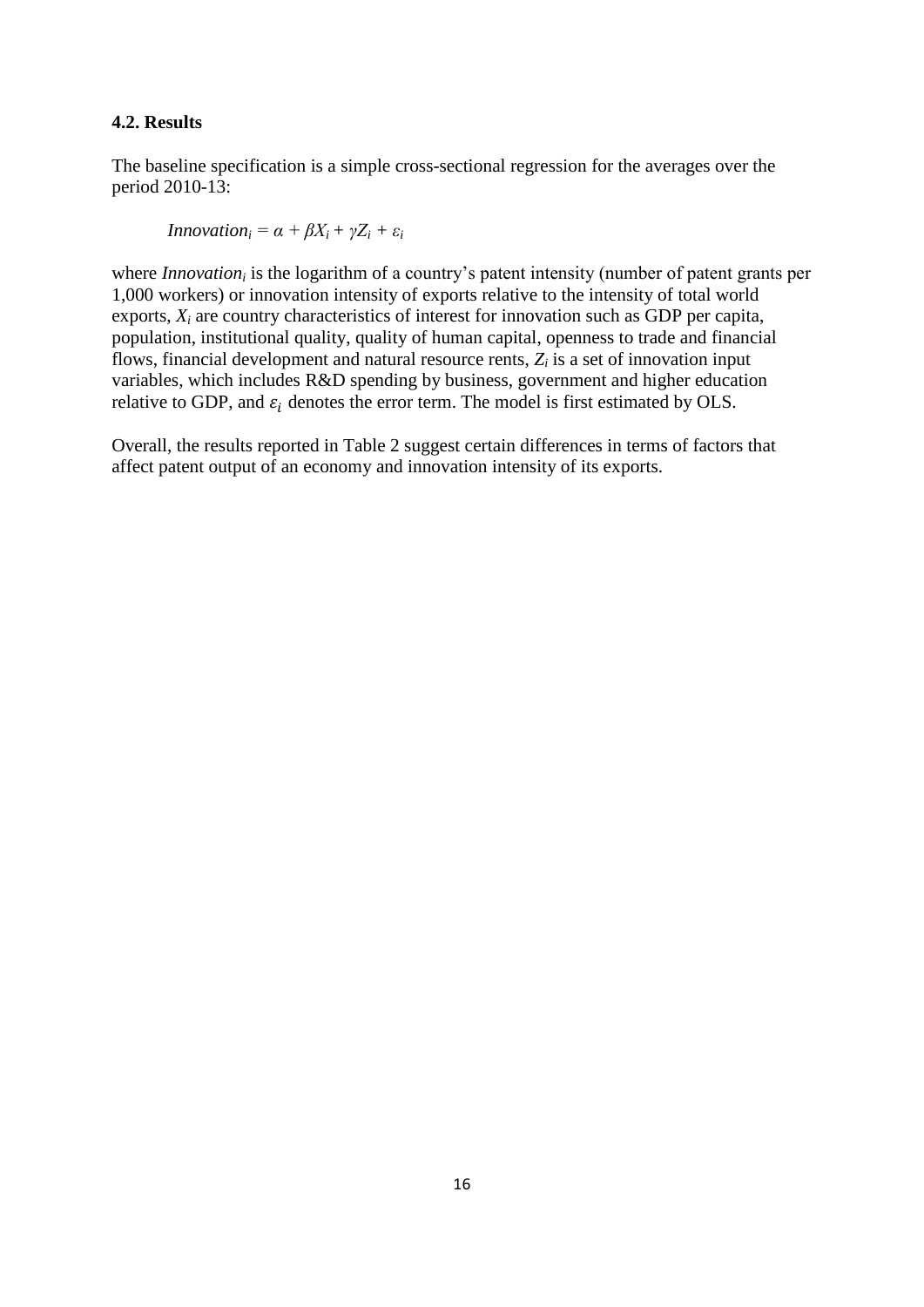|                                        | $[1]$         | $[2]$         | $[3]$         | $[4]$         | [5]           | [6]           | $[7]$         | [8]           |
|----------------------------------------|---------------|---------------|---------------|---------------|---------------|---------------|---------------|---------------|
| Variable                               | <b>IIE</b>    | Patint        | IIE           | Patint        | IIE           | Patint        | <b>IIE</b>    | Patint        |
| GDP per capita, log                    | $-0.002$      | 1.742         | 0.000         | 1.293         | $-0.112$      | 1.162         | $-0.251$      | 0.789         |
|                                        | $-0.145$      | $(0.386)$ *** | $-0.144$      | $(0.348)$ *** | $-0.151$      | $(0.465)$ **  | $-0.188$      | $(0.467)^*$   |
| Population, log                        | 0.229         | $-0.057$      | 0.183         | $-0.188$      | 0.163         | $-0.184$      | 0.209         | $-0.154$      |
|                                        | $(0.057)$ *** | $-0.12$       | $(0.066)$ *** | $-0.117$      | $(0.058)$ *** | $-0.116$      | $(0.060)$ *** | $-0.129$      |
| WGI                                    | 0.33          | 0.584         | 0.237         | 0.574         |               |               |               |               |
|                                        | $(0.195)^*$   | $-0.487$      | $-0.213$      | $-0.425$      |               |               |               |               |
| WGI * High WGI                         |               |               |               |               | $-0.184$      | 0.53          | $-0.203$      | 0.659         |
| dummy                                  |               |               |               |               | $-0.21$       | $-0.426$      | $-0.228$      | $-0.491$      |
| WGI * Low WGI                          |               |               |               |               | 1.171         | 1.154         | 1.321         | 1.864         |
| dummy                                  |               |               |               |               | $(0.372)$ *** | $-1.03$       | $(0.371)$ *** | $(0.937)$ **  |
| Intellectual Property                  | $-0.037$      | $-0.109$      | $-0.038$      | $-0.025$      | $-0.04$       | $-0.029$      | $-0.05$       | $-0.028$      |
| <b>Rights</b>                          | $-0.067$      | $-0.145$      | $-0.07$       | $-0.127$      | $-0.059$      | $-0.12$       | $-0.054$      | $-0.109$      |
| Average years of<br>tertiary schooling | $-0.03$       | 1.447         | $-0.17$       | 0.768         | 0.083         | 0.871         | 0.221         | 1.043         |
|                                        | $-0.329$      | $(0.562)$ **  | $-0.418$      | $(0.436)^*$   | $-0.386$      | $(0.516)^*$   | $-0.38$       | $(0.515)$ **  |
| Trade openness                         | 0.003         | $-0.002$      | 0.003         | $-0.001$      | 0.004         | $-0.001$      | 0.005         | $\pmb{0}$     |
|                                        | $(0.002)^*$   | $-0.002$      | $(0.002)$ **  | $-0.002$      | $(0.002)$ **  | $-0.002$      | $(0.002)$ **  | $-0.002$      |
| Financial openness                     | 0.116         | $-0.092$      | 0.117         | $-0.165$      | 0.076         | $-0.177$      | 0.109         | $-0.174$      |
|                                        | $(0.066)^*$   | $-0.172$      | $(0.070)^*$   | $-0.132$      | $-0.068$      | $-0.127$      | $-0.068$      | $-0.136$      |
| Private credit                         | 0.001         | 0.004         | 0.002         | 0.008         | 0.003         | 0.009         | 0.003         | 0.01          |
| to GDP                                 | $-0.002$      | $-0.003$      | $-0.002$      | $(0.003)***$  | $-0.002$      | $(0.003)$ *** | $-0.002$      | $(0.003)***$  |
| Natural resource                       | $-0.053$      | $-0.027$      | $-0.043$      | 0.002         | $-0.035$      | 0.005         | $-0.027$      | 0.035         |
| rents                                  | $(0.011)$ *** | $-0.023$      | $(0.015)$ *** | $-0.021$      | $(0.014)$ **  | $-0.022$      | $(0.014)^*$   | $-0.026$      |
| Business R&D over<br><b>GDP</b>        |               |               | 0.154         | 0.609         | 0.263         | 0.638         | 0.274         | 0.661         |
|                                        |               |               | $-0.177$      | $(0.258)$ **  | $(0.128)$ **  | $(0.261)$ **  | $(0.124)$ **  | $(0.226)$ *** |
| Government R&D<br>over GDP             |               |               | 0.512         | 5.867         | 0.128         | 5.949         | 0.293         | 6.807         |
|                                        |               |               | $-0.961$      | $(1.743)***$  | $-0.89$       | $(1.767)$ *** | $-0.845$      | $(1.518)***$  |
| University R&D over<br>GDP             |               |               | 0.111         | $-1.434$      | 0.528         | $-1.366$      | 0.7           | $-1.226$      |
|                                        |               |               | $-0.593$      | $-1.156$      | $-0.599$      | $-1.221$      | $-0.649$      | $-1.296$      |
| Number of obs.                         | 95            | 66            | 91            | 66            | 91            | 66            | 88            | 63            |
| $R^2$                                  | 0.62          | 0.8           | 0.58          | 0.86          | 0.63          | 0.86          | 0.62          | 0.85          |

#### **Table 2: Determinants of patent intensity and innovation intensity of exports**

Source: Authors' calculations.

Note: The dependant variables are the logarithm of international patents granted per 1,000 workers (Patint) and the logarithm of innovation intensity of exports (IIE), averages over the period 2010-13. Robust standard errors in parentheses. Values significant at the 1 per cent level are marked with \*\*\*; at the 5 per cent level, with \*\*; at the 10 per cent level, with \*. Columns 1-6 are estimates by ordinary least squares; Columns 7 and 8 are estimates by two-stage least squares with lagged values of income per capita, trade openness and natural resource rents used as instruments.

For instance, the results suggest that rich countries tend to patent more, yet there appears to be no association between income per capita and innovation intensity of exports. This may be due to increasingly successful technology adoption by less developed countries over the last decades. While lower-income countries may lack various general and specialised inputs needed to innovate, lower cost of labour may give these economies a certain competitive edge when it comes to technology adoption.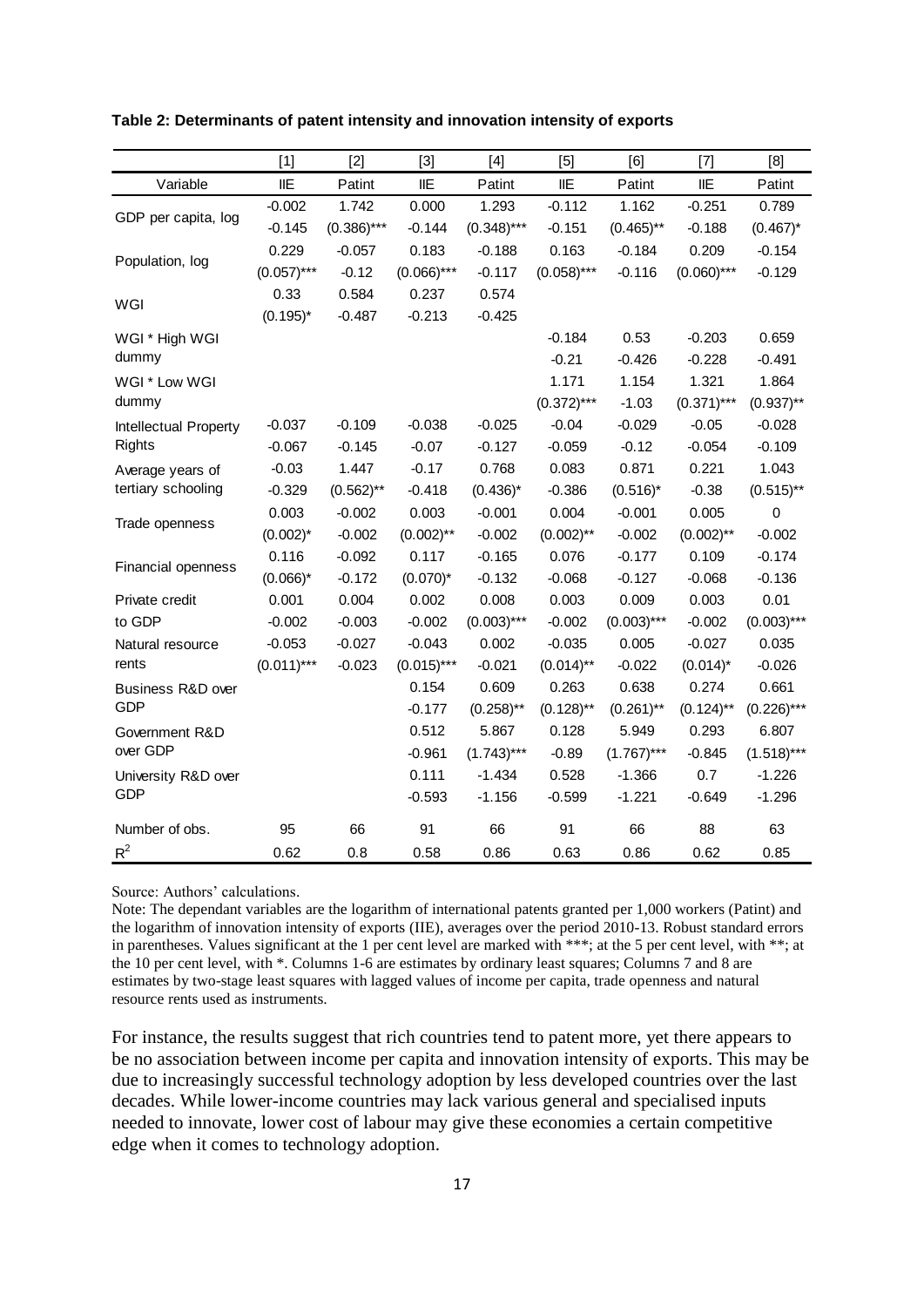As expected, better economic institutions are associated with more innovation-intensive exports and to some extent more patenting. In columns 5 and 6 the marginal effect of improving institutions is estimated separately for countries with relatively strong institutions and countries with relatively weak institutions (the specifications include additional interaction terms between the quality of institutions and dummy variables for the group of countries with the average world governance indicator above the sample mean and for the group of countries with the average world governance indicator below the sample mean). The results suggest that the marginal effect of improving institutions is stronger (and has a higher statistical significance) in countries where institutions are relatively weak. An improvement in the quality of economic institutions of around half a standard deviation in a country with below-average economic institutions (roughly equivalent to the difference between the average World Governance indicator values of Albania and Ukraine) is associated with a 40 to 50 per cent increase in patent output. An improvement in the quality of institutions of this magnitude is also associated with a 60 per cent increase in innovation intensity of exports. At the same time, the variable measuring the strength of intellectual property rights is not statistically significant.

Further, higher average years of tertiary education are associated with a higher patent output. The link with innovation intensity of exports appears to be weaker; perhaps the quality of skills (as opposed to the quantity of schooling) is notoriously hard to measure. Relevant vocational and managerial skills, in particular, may not be captured by available indicators such as years of schooling or enrolment ratios.<sup>4</sup>

The results confirm that both the size of the market (captured by population included alongside GDP per capita) and economic openness (measured by the ratio of exports and imports to GDP) are associated with higher innovation intensity of exports. An increase of 30 percentage points of GDP in trade openness (half a standard deviation) is associated with a 9 to 15 per cent increase in innovation intensity of exports. At the same time, no strong link is found between patent output and economic openness or the size of the economy.

In addition, a positive, albeit weaker, association is found between financial openness of the economy, captured by the Chinn-Ito Index and innovation intensity of exports (higher values of the index correspond to free cross-border movement of capital and low values correspond to more restrictive regimes (Chinn and Ito, 2006)). In sum, the results suggest that commercialisation of innovation and adoption of technologies in particular benefit from trade openness, financial openness and a large market size. The overall level of financial development in an economy, measured by the ratio of private sector credit to GDP, is also associated with better innovation performance.

Abundance of natural resources in the economy, measured by natural resource rents (that is, revenues net of extraction costs) as a percentage of GDP, does not appear to have an impact on patenting. At the same time, the export output of natural resource economies tends to be significantly less innovation-intensive. This in part reflects the higher weight of commodity sectors in exports (by construction). However, it also likely reflects the negative impact of natural resource rents on firms' incentives to innovate. While the availability of natural resource revenues may enable governments (as well as universities and firms) to finance

Test score-based measures such as the OECD Programme for International Student Assessment (PISA) are available only for a small subset of countries.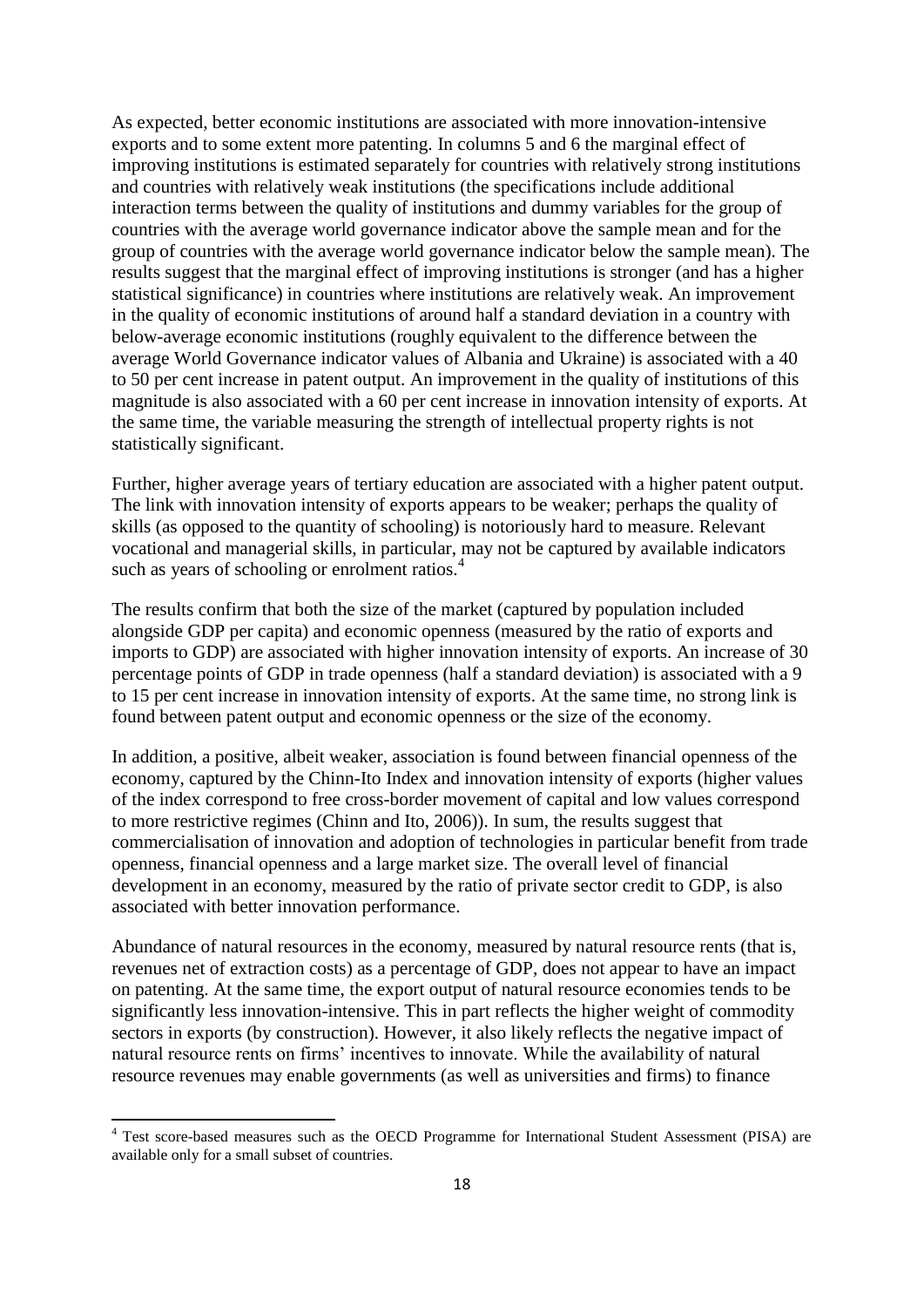research, which offsets the negative impact natural resources may have on patent output, it does not necessarily strengthen firms' incentives to commercialise innovation.

The results indicate the expected relationship between R&D inputs and innovativeness of economies and further suggest that the split of research and development spending between firms, academic institutions and governments also plays an important role. Both business R&D spending and government R&D spending are associated with higher patent output, and the effect of a dollar of government R&D spending is estimated to be higher (columns 3 and 5). However, only business R&D appears to have a positive effect on innovation intensity of exports (columns 4 and 6).

### **4.3. Additional checks**

The results from the above regressions should be viewed as indicative of the general relationships between innovation and country characteristics rather than as causal relationships. For instance, causality in the relationship between patent intensity and GDP per capita may run both ways. Wealth may help countries to innovate, but innovation can also help countries to improve their productivity and increase their income per capita faster. Likewise, innovation can help countries to increase their exports and reduce the observed dependence on natural resources.

To take partial account of such reverse causality, similar regressions were estimated using values of income per capita, trade openness and natural resource dependence with a lag of 10 years as instruments for their current values. The results remain broadly unchanged (reported in columns 7-8). The results remain broadly unchanged if a longer lag is used to create instruments.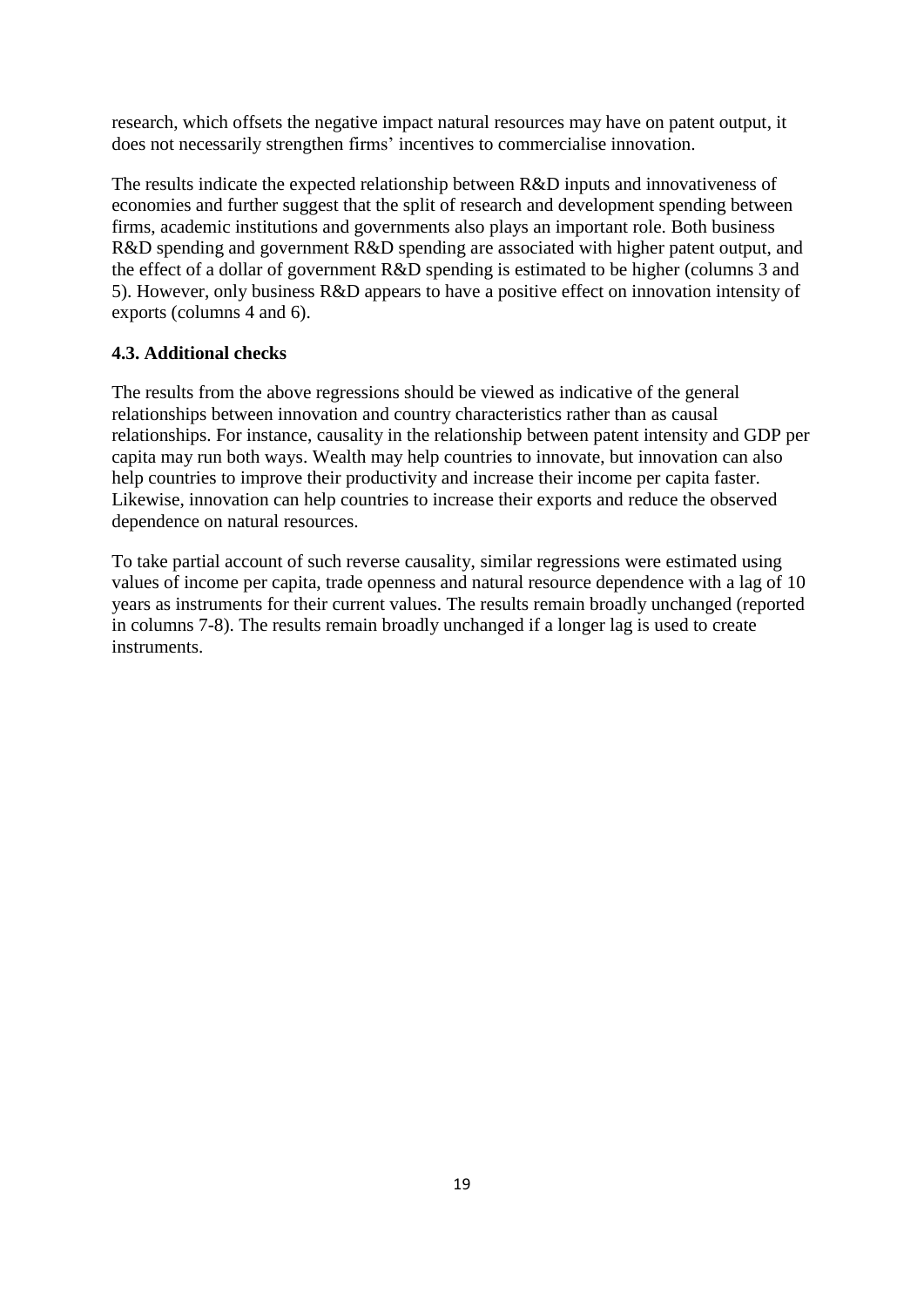### **5. Conclusion**

This paper introduced a new country-level measure of innovativeness of economies: the innovation intensity of exports. This measure aims to better capture adoption of existing technologies of firms as an important dimension of innovation that drives productivity growth while traditional measures of innovation based on patent counts and R&D spending tend to focus on frontier innovation – development of goods new to the global markets.

The differences between innovation intensity of exports and patent output are most striking for emerging markets. Many countries in emerging Asia and emerging Europe achieved remarkable increases in innovation content of their exports while their patent output lagged behind. Large emerging markets that saw large increases in innovation intensity of exports over the last two decades also tended to be the ones that managed to achieve a substantial degree of income convergence towards the levels of large advanced markets.

The empirical analysis shows that both measures of innovation are positively associated with the quality of economic institutions. Moreover, the estimates suggest that the quality of economic institutions plays a particularly important role in countries with a low initial level of institutional quality

Beyond strong economic institutions, the analysis reveals certain differences in terms of factors linked to greater innovation intensity of exports and those linked to higher patent output. The innovation intensity of exports is closely associated with the size of the economy and its openness to trade and financial flows, unlike the patent output. At the same time, while patent output does not appear to be affected by natural resource wealth, resource abundance appears to suppress innovation as measured by export content.

Further, while both business R&D spending and government R&D spending are associated with higher patent output (and the link between government R&D and patents appears to be stronger), only business R&D is associated with greater innovation intensity of a country's exports.

Overall, the findings hold particular relevance for developing countries, for which innovation through technology adoption and adaptation is especially important. Further improvements in the innovation potential of developing economies need to come from improvements in economic institutions, greater economic openness and measures that encourage business spending on R&D.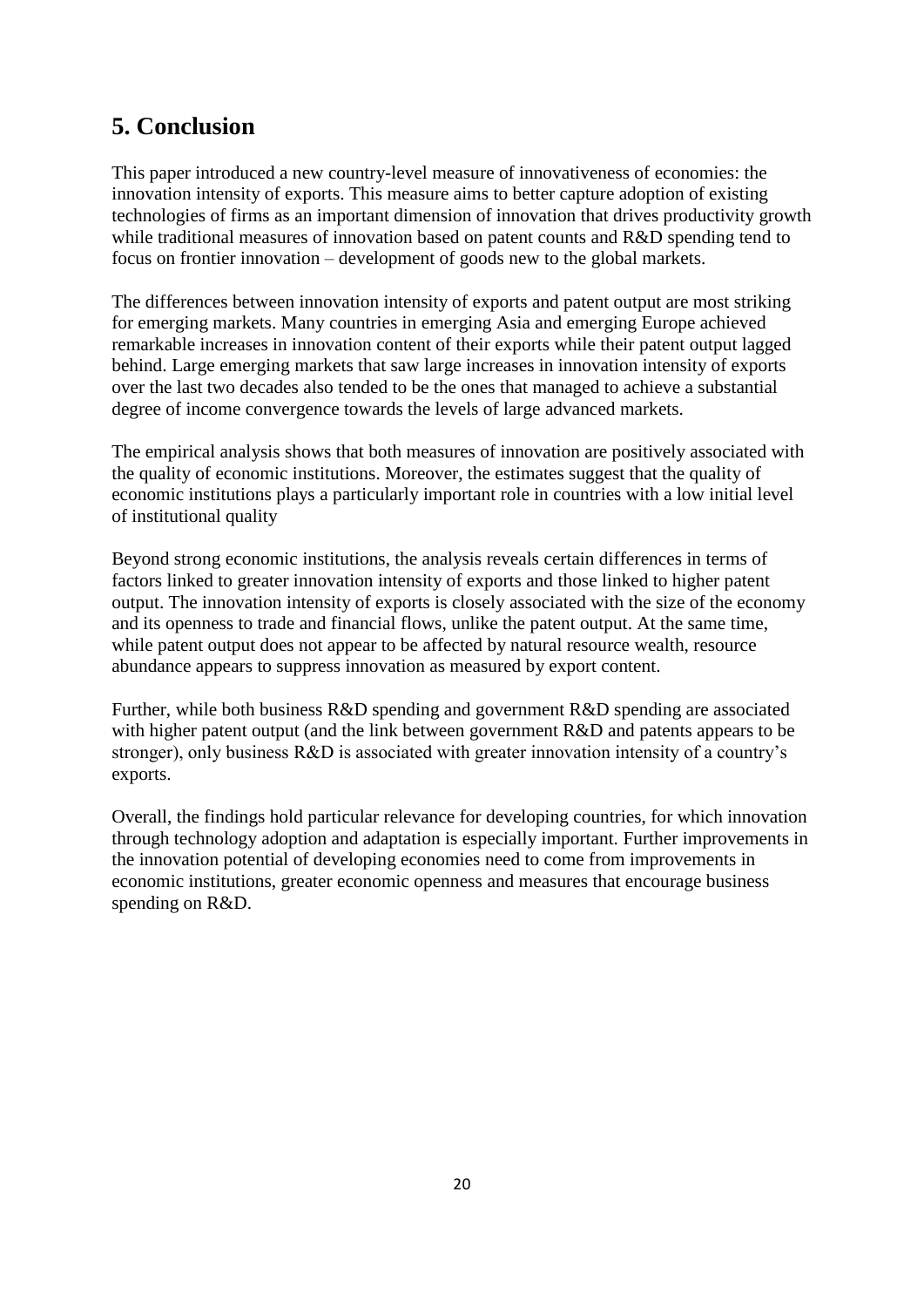## **Annex 1: Countries in the sample**

| Albania         | Guatemala          | Pakistan                    |
|-----------------|--------------------|-----------------------------|
| Algeria         | Guyana             | Panama                      |
| Armenia         | Honduras           | Paraguay                    |
| Australia       | Hong Kong          | Peru                        |
| Austria         | Hungary            | Philippines                 |
| <b>Bahrain</b>  | Iceland            | Poland                      |
| Bangladesh      | India              | Portugal                    |
| Belgium         | Indonesia          | Qatar                       |
| Benin           | Iran               | Romania                     |
| <b>Bolivia</b>  | <b>Ireland</b>     | Russia                      |
| <b>Botswana</b> | <b>Israel</b>      | Saudi Arabia                |
| <b>Brazil</b>   | Italy              | Senegal                     |
| Bulgaria        | Japan              | Singapore                   |
| <b>Burundi</b>  | Jordan             | Slovenia                    |
| Cameroon        | Kazakhstan         | South Africa                |
| Chile           | Kenya              | Spain                       |
| Colombia        | Korea Rep.         | Sri Lanka                   |
| Costa Rica      | Latvia             | Sweden                      |
| Cote d'Ivoire   | Lithuania          | Switzerland                 |
| Croatia         | Malawi             | Tanzania                    |
| Cyprus          | Mali               | Thailand                    |
| Czech Republic  | Malta              | Trinidad and Tobago         |
| Denmark         | Mauritania         | Turkey                      |
| Ecuador         | <b>Mauritius</b>   | Uganda                      |
| Egypt           | Mexico             | Ukraine                     |
| El Salvador     | Moldova            | <b>United Arab Emirates</b> |
| Estonia         | Morocco            | <b>United Kingdom</b>       |
| Finland         | Mozambique         | <b>United States</b>        |
| France          | Nepal              | Uruguay                     |
| Germany         | <b>Netherlands</b> | Venezuela                   |
| Ghana           | New Zealand        | Vietnam                     |
| Greece          | Nicaragua          | Zambia                      |
|                 |                    |                             |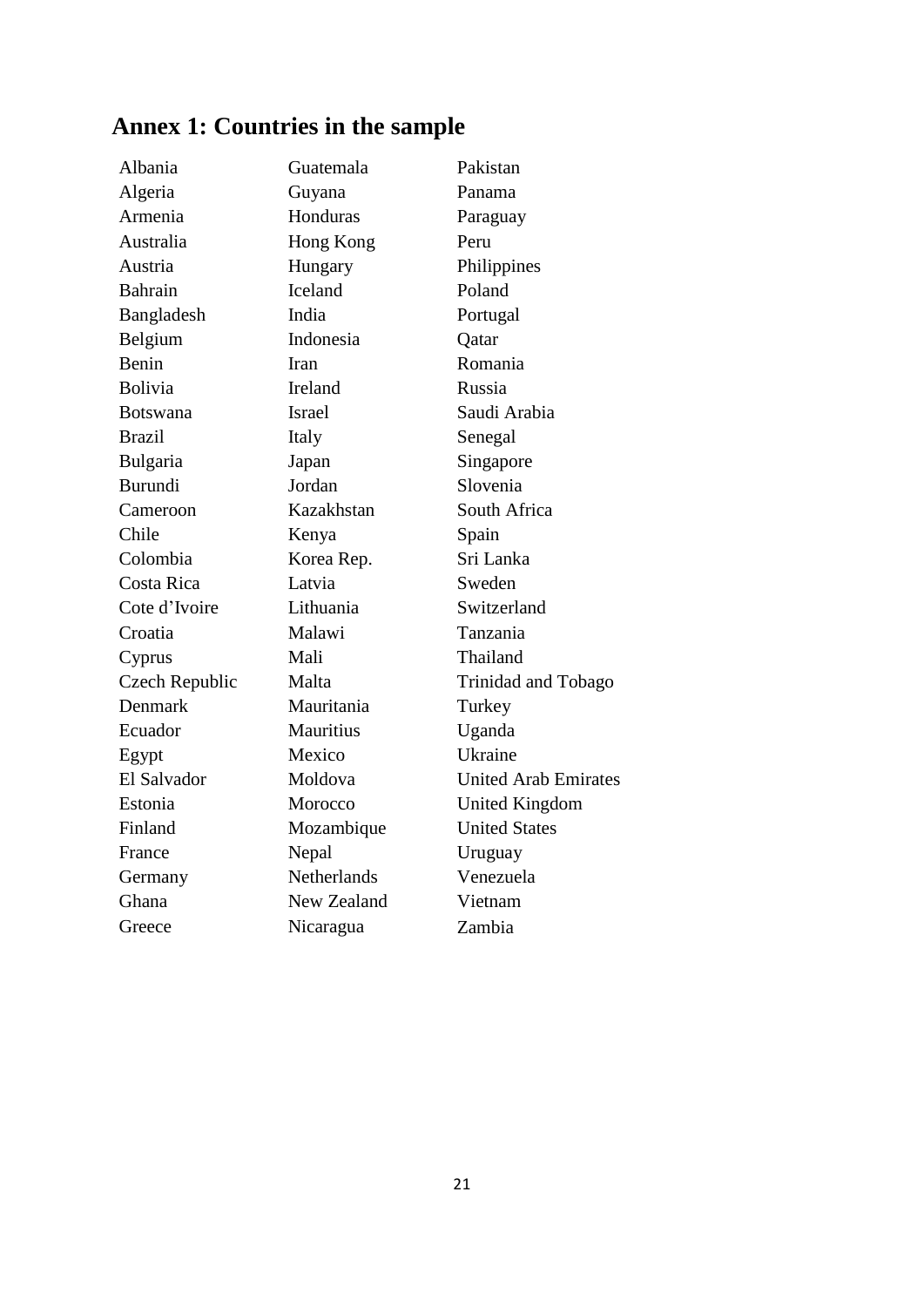### **References**

- P. Aghion, R. Burgess, S. Redding and F. Zilibotti (2005), "Entry Liberalization and Inequality in Industrial Performance", *Journal of the European Economic Association*, Vol. 3, No 2-3, pp. 291-302.
- N. Bloom, M. Draca and J. Van Reenen (2011), "Trade Induced Technical Change? The Impact of Chinese Imports on Innovation, IT and Productivity", NBER Working Papers 16717.
- R. Barro and J. Lee (2013) "A new data set of educational attainment in the world, 1950– 2010", *Journal of Development Economics*, Vol. 104, pp. 184-198.
- L. Benfratello, F. Schiantarelli and A. Sembenelli (2008), "Banks and Innovation: Microeconometric Evidence on Italian Firms", *Journal of Financial Economics*, Vol. 90, pp. 197-217.
- C. Bircan and R. De Haas (2015), "Banks and technology adoption: firm-level evidence from Russia", EBRD Working Paper, forthcoming.
- S. Chava, A. Oettl, A. Subramanian and K. Subramanian (2013), "Banking Deregulation and Innovation", *Journal of Financial Economics*, Vol. 109, pp. 759-774.
- M. Chinn and H. Ito (2006), "What matters for financial development? Capital controls, institutions, and interactions", *Journal of Development Economics*, Vol. 81, No 1, pp. 163-92.
- D. Coe, E. Helpman and A. Hoffmaister (2009), "International R&D spillovers and institutions", *European Economic Review*, Vol. 53, No 7, pp. 723-741.
- W. Cohen, R. Nelson and J. Walsh (2000) "Protecting Their Intellectual Assets: Appropriability Conditions and Why U.S. Manufacturing Firms Patent (or Not)", National Bureau of Economic Research Working Paper 7552.
- S. Dutta, B. Lanvin and S. Wunsch-Vincent (2014) "The Global Innovation Index 2004: The Human Factor in Innovation".
- EBRD (2008) Growth in Transition, *Transition Report 2008*.
- EBRD (2010) Recovery and Reform, *Transition Report 2010*.
- EBRD (2014) Innovation in Transition, *Transition Report 2014*.
- J. Eaton and S. Kortum (1996), "Trade in Ideas: Patenting and Productivity in the OECD", *Journal of International Economics*, Vol. 40, No 3, pp. 251-278.
- R. Feenstra, R. Lipsey, H. Deng, A. Ma and H. Mo (2005) "World Trade Flows: 1962-2000", NBER Working Papers 11040.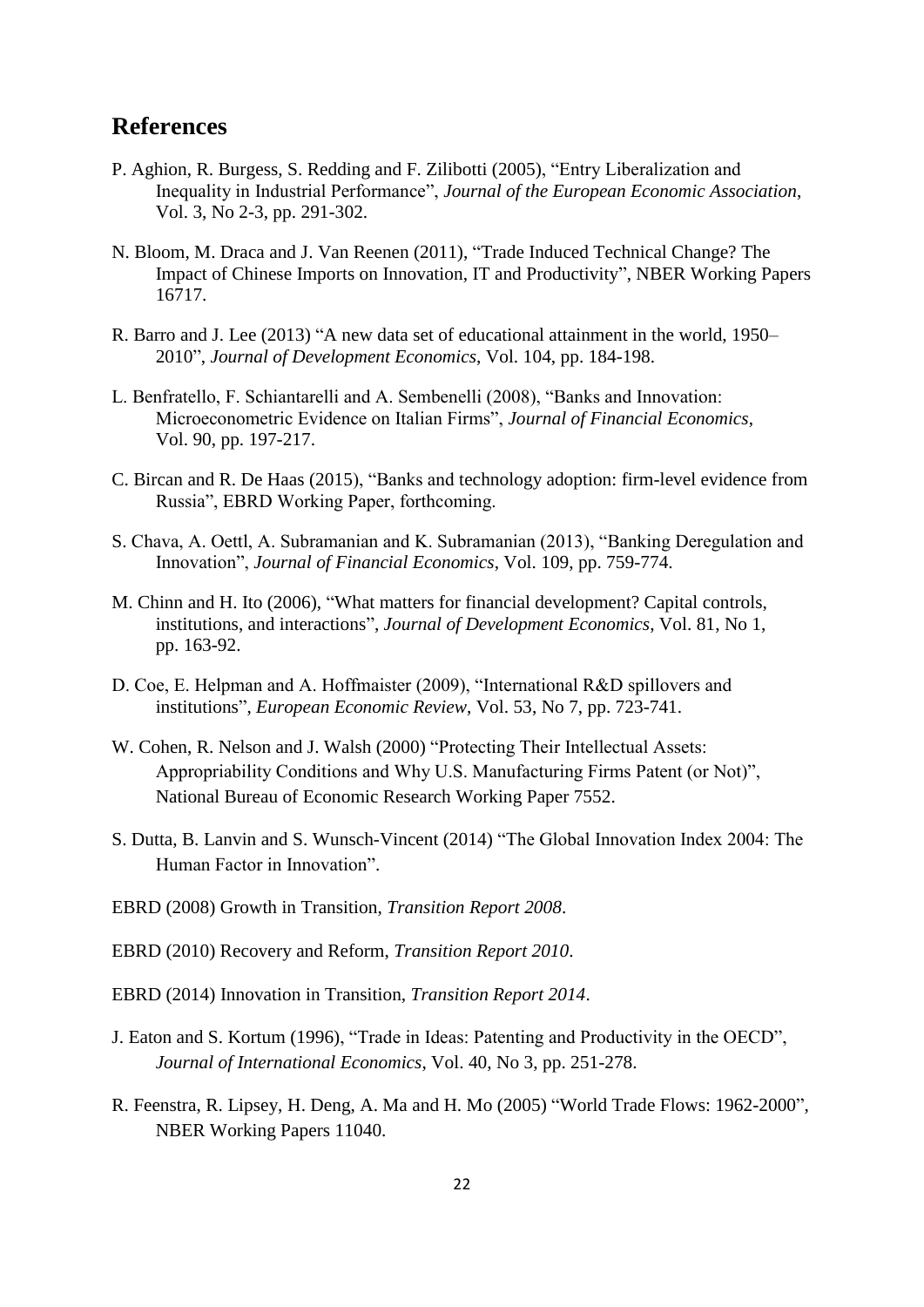- R. Feenstra, R. Inklaar and M. Timmer (2013), *The Next Generation of the Penn World Table*.
- J. Furman, M. Porter and S. Stern (2002), "The determinants of national innovative capacity", *Research Policy*, Vol. 31, No 6, pp. 899-933.
- A. Habiyaremye and W. Raymond (2013), "Transnational corruption and innovation in transition economies", Maastricht Economic and Social Research Institute on Innovation and Technology Working Papers 050.
- B. Hall, Z. Griliches and J. Hausman (1986), "Patents and R&D: Is There a Lag?" *International Economic Review*, Vol.27, pp.165-283.
- B. Hall, A. Jaffe and M. Trajtenberg (2000), "Market Value and Patent Citations: A First Look", NBER Working Papers 7741.
- B. Hall, A. Jaffe and M. Trajtenberg (2001), "The NBER Patent Citation Data File: Lessons, Insights and Methodological Tools", NBER Working Paper 8498.
- R. Hausmann and B. Klinger (2007), "The Structure of the Product Space and Comparative Advantage", Harvard University CID Working Paper 146.
- R. Hausmann, J. Hwang and D. Rodrik (2007), "What You Export Matters", *Journal of Economic Growth*, Vol. 12, No 1, pp. 1-25.
- B. Hoekman, K. Maskus and K. Saggi (2005), "Transfer of technology to developing countries: Unilateral and multilateral policy options", *World Development*, Vol. 33, pp. 1587-1602.
- J. Hwang (2007), "Patterns of Specialization and Economic Growth", Ph.D dissertation, Harvard University.
- D. Kaufmann, A. Kraay and M. Mastruzzi (2009) "Governance Matters VIII: Governance Indicators for 1996–2008", World Bank Policy Research Working Paper 4978.
- V. Kravtsova and S. Radosevic (2012), "Are systems of innovation in Eastern Europe efficient?", *Economic Systems*, Vol. 36, pp. 109-126.
- F. Lichtenberg and B. Van Pottelsberghe de la Potterie (1998), "International R&D Spillovers: A Comment", *European Economic Review,* Vol. 42, pp. 1483-1491.
- P. Mahagaonkar (2008), "Corruption and innovation: a grease or sand relationship?", Jena Economic Research Paper 017.
- P. Moser (2013), "Patents and Innovation: Evidence from Economic History*", Journal of Economic Perspectives*, Vol. 27, No.1, pp. 23-44.
- R. Nelson and E. Phelps (1966) "Investment in humans, technological diffusion and economic growth", *American Economic Review*, Vol. 56, No. 1-2, pp. 69-75.